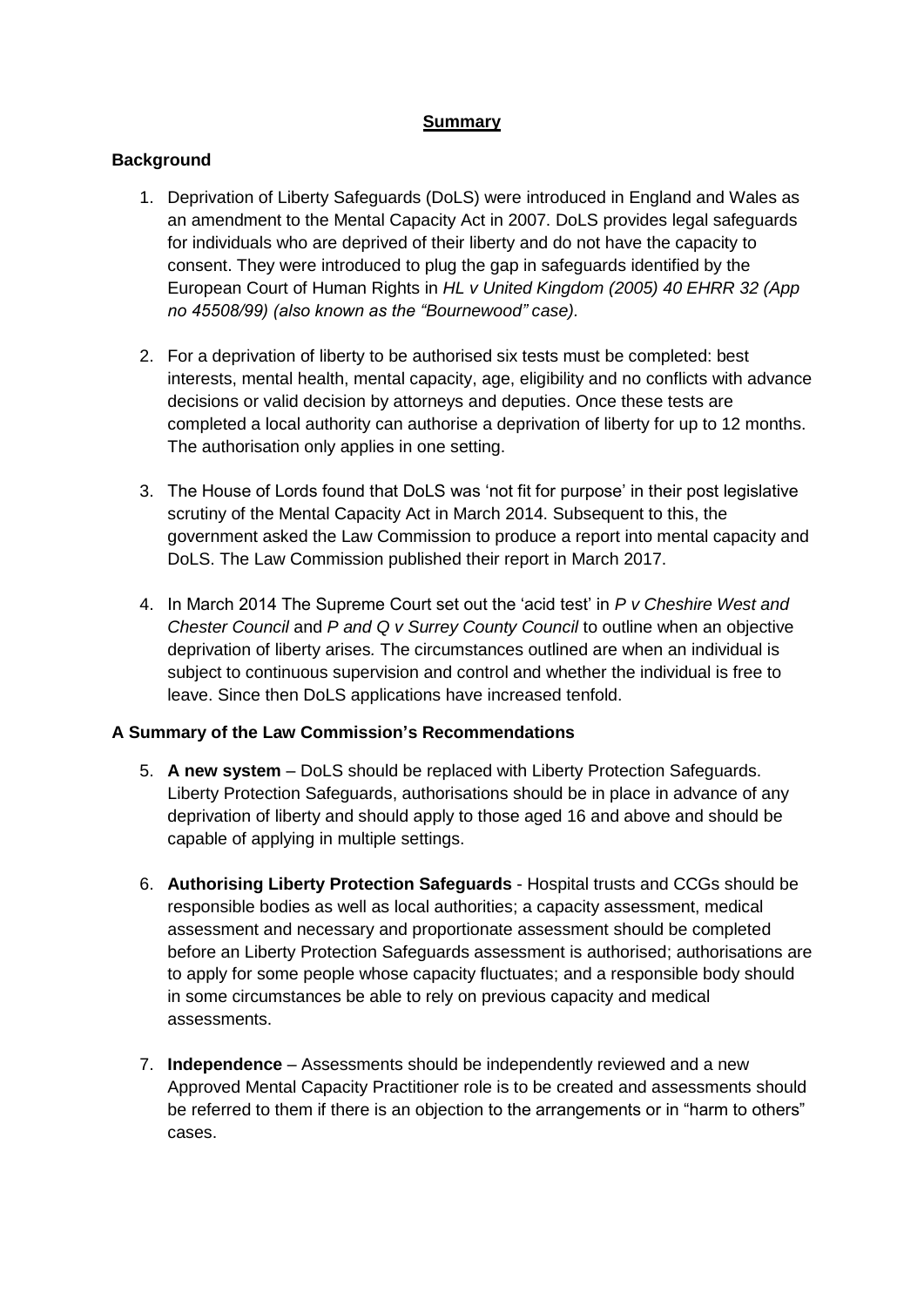- 8. **Renewals** An authorisation should last for up to 12 months, after this a responsible body should be able to renew them for up to another 12 months and then for up to three years.
- 9. **Advocates and Appropriate Persons** An Independent Mental Capacity Advocate should be appointed unless a person does not consent or it is not in their best interests, or if the local authority determines there is an appropriate person to support and represent the individual.
- 10. **Interaction with the Mental Health Act** Liberty Protection Safeguards should not apply to arrangements in hospital currently authorised by the Mental Health Act and the government should review mental health law in England and Wales with a view to introducing a single scheme to cover non-consensual care for the treatment of both physical and mental disorders when an individual lacks the capacity to consent.
- 11. **Wider Amendments to the Mental Capacity Act** Past and present wishes and feelings should be given greater weight as part of best interests decisions, the statutory defence under Section 5 of the Mental Capacity Act should not be available for certain important decisions unless written records are kept, the Mental Capacity Act should be amended to allow emergency deprivations of liberty as long as a written record is provided afterwards and an individual should be able to bring civil proceeding against private care home and hospital providers if there has been an unlawful deprivation of liberty.

## **Our Response**

- 12. We thank the Law Commission for completing a comprehensive report into mental capacity and Deprivation of Liberty Safeguards and we have considered their recommendations carefully.
- 13. We agree in principle that the current DoLS system should be replaced as a matter of pressing urgency and we have set out our provisional stance regarding each specific recommendation below.
- 14. We will legislate on this issue in due course. However, before the introduction of any new system, we will need to consider carefully the detail of these proposals carefully and ensure that the design of the new system fits with the conditions of the sector, taking into account the future direction of health and social care.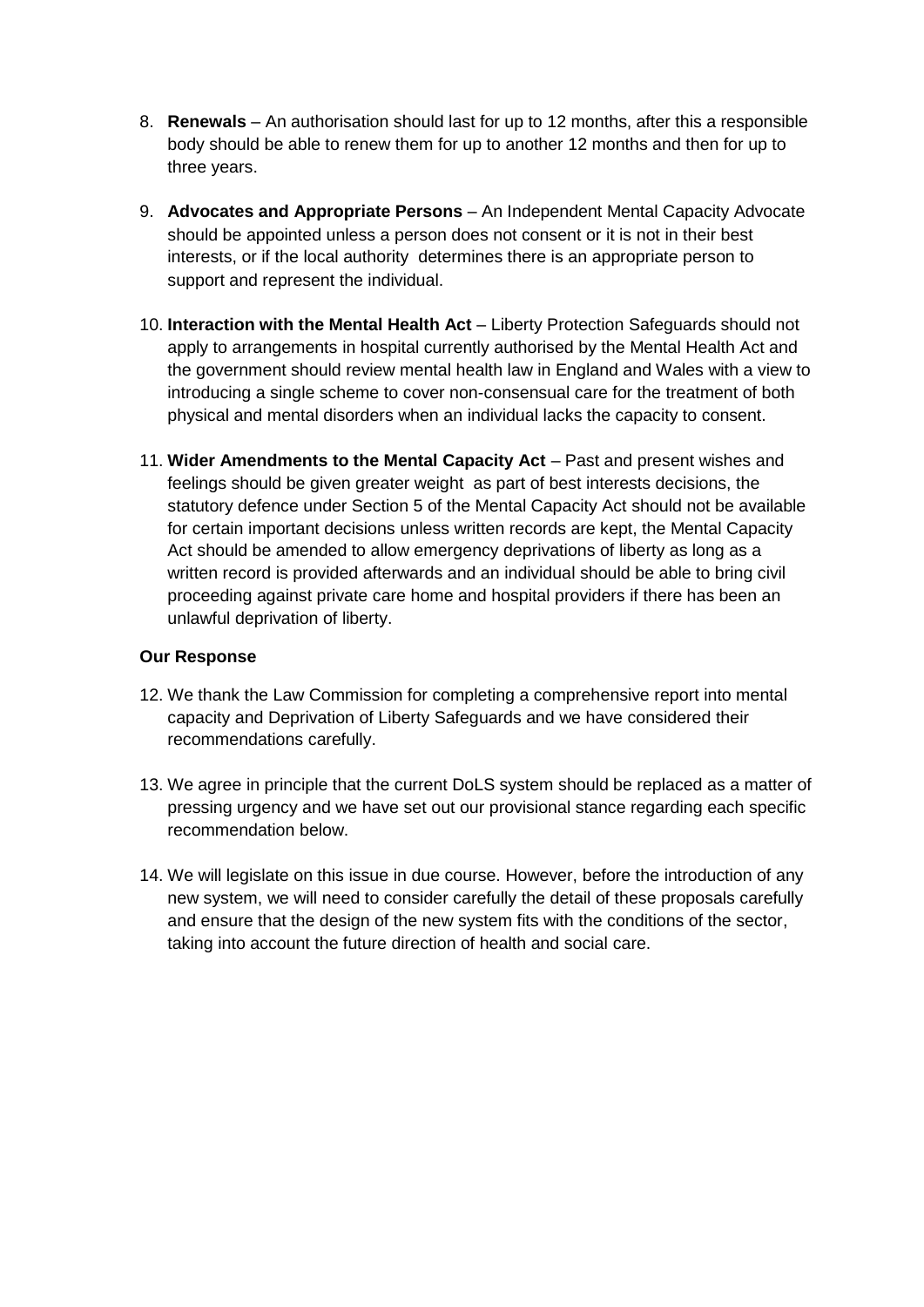| <b>Law Commission Recommendation</b>                                                                                                                                                                                                                                                                                                                                                                                    | <b>Response</b> | <b>Remarks</b>                                                                                                                                                                                                                                                                                                                                                                                                                                                                                                                                                                     |
|-------------------------------------------------------------------------------------------------------------------------------------------------------------------------------------------------------------------------------------------------------------------------------------------------------------------------------------------------------------------------------------------------------------------------|-----------------|------------------------------------------------------------------------------------------------------------------------------------------------------------------------------------------------------------------------------------------------------------------------------------------------------------------------------------------------------------------------------------------------------------------------------------------------------------------------------------------------------------------------------------------------------------------------------------|
| Overarching                                                                                                                                                                                                                                                                                                                                                                                                             |                 |                                                                                                                                                                                                                                                                                                                                                                                                                                                                                                                                                                                    |
| $\mathbf{1}$<br>The DoLS should be replaced as a<br>matter of pressing urgency                                                                                                                                                                                                                                                                                                                                          | Accepted        | We accept this proposal and will aim to bring forward<br>legislation for reform of the Deprivation of Liberty Safeguards<br>(DoLS) legislation when parliamentary business allows.                                                                                                                                                                                                                                                                                                                                                                                                 |
| $\overline{2}$<br>The Liberty Protection Safeguards<br>should provide for the authorisation<br>of care or treatment arrangements<br>which would give rise to a<br>deprivation of liberty within the<br>meaning of Article 5 of the ECHR.<br>Deprivation of liberty should have<br>the same meaning as in Article 5(1)<br>of the ECHR.                                                                                   | Accepted        | We agree that that the system should be known as Liberty<br>Protection Safeguards (LPS). We want any new system to<br>afford protection of people's rights robustly and we are<br>committed to our obligations as a signatory of the European<br>Convention of Human Rights.                                                                                                                                                                                                                                                                                                       |
| 3<br>The Liberty Protection Safeguards<br>should be accompanied by the<br>publication of a new Code of<br>Practice which covers all aspects of<br>the Mental Capacity Act                                                                                                                                                                                                                                               | Accepted        | The mental capacity Code of Practice and the accompanying<br>DoLS Code of Practice are vital tools to support good care<br>practice; however, it is our view that the current Code of<br>Practice is out of date. In light of this we accept the<br>recommendation for a new mental capacity Code of Practice<br>to accompany the new Liberty Protection Safeguards to<br>support practitioners and embed the new system.                                                                                                                                                          |
| The Liberty Protection Safeguards<br>4<br>should enable the authorisation of<br>arrangements which are proposed<br>(up to 28 days in advance), or are in<br>place, to enable the care or<br>treatment of a person which would<br>give rise to a deprivation of that<br>person's liberty. The arrangements<br>that can be authorised should<br>include:<br>(1) arrangements that a person<br>is to reside in one or more | Accepted        | We agree that it is not proportionate for an individual to be<br>subject to a separate LPS application if they are receiving<br>care in another location temporarily. Most individuals have<br>detailed care plans as part of the Care Act 2014 and in<br>Wales, the Social Services and Wellbeing (Wales) Act 2014<br>and this will allow care providers to make arrangements that<br>can apply in more than one setting, aligning with duties<br>under the Care Act and Social Services and Wellbeing<br>(Wales) Act and providing a more seamless experience for<br>the person. |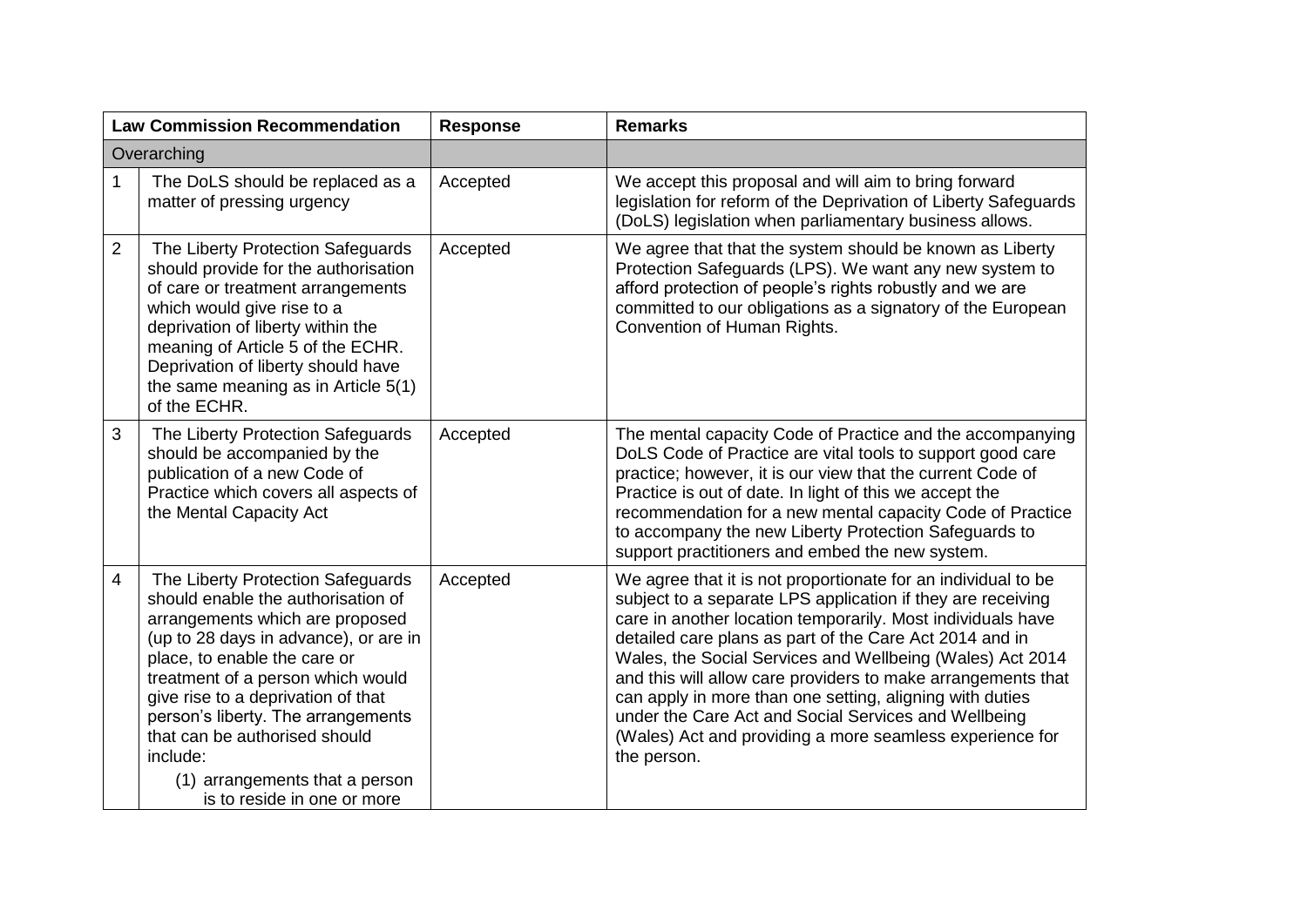|                | particular places;<br>(2) that a person is to receive<br>care or treatment at one or<br>more particular places; and<br>(3) arrangements about the<br>means by which and the<br>manner in which a person<br>can be transported to a<br>particular place or between<br>particular places. |                               |                                                                                                                                                                                                                                                                                                                                                                                                                                                                                                                                                         |
|----------------|-----------------------------------------------------------------------------------------------------------------------------------------------------------------------------------------------------------------------------------------------------------------------------------------|-------------------------------|---------------------------------------------------------------------------------------------------------------------------------------------------------------------------------------------------------------------------------------------------------------------------------------------------------------------------------------------------------------------------------------------------------------------------------------------------------------------------------------------------------------------------------------------------------|
| 5              | The Liberty Protection Safeguards<br>should apply to people aged 16 and<br>above.                                                                                                                                                                                                       | Accepted                      | Current deprivation of liberty cases for 16-17 year olds are<br>authorised through the Court of Protection and not through<br>the Deprivation of Liberty Safeguards system. We agree in<br>principle that a new system should apply to 16 and 17 year<br>olds. However, we recognise that any changes will need to<br>carefully consider wider rights, for example those around<br>parental responsibility and how that should apply to<br>decisions on deprivations of liberty. We will consider this<br>carefully before bringing forward legislation |
| 6              | The Government should consider<br>reviewing mental capacity law<br>relating to all children, with a view to<br>statutory codification.                                                                                                                                                  | Not accepted at this<br>stage | We note the Law Commission's recommendation, but do not<br>intend to review the mental capacity law relating to children<br>at this time.                                                                                                                                                                                                                                                                                                                                                                                                               |
|                | Authorising a DoL - including<br>responsible bodies, assessments<br>required, fluctuating capacity, who<br>must be consulted                                                                                                                                                            |                               |                                                                                                                                                                                                                                                                                                                                                                                                                                                                                                                                                         |
| $\overline{7}$ | The responsible body, which can<br>authorise arrangements, should be:<br>(1) if the arrangements or<br>proposed arrangements are<br>being, or will be, carried out                                                                                                                      | Accepted                      | We recognise that there are challenges applying to current<br>DoLS system to modern hospital settings. We therefore<br>agree with this proposal as it provides hospital trusts and<br>CCGs with an opportunity to take responsibility for where the<br>provision of healthcare requires someone to be deprived of<br>their liberty. Experience in Wales suggests that this can work                                                                                                                                                                     |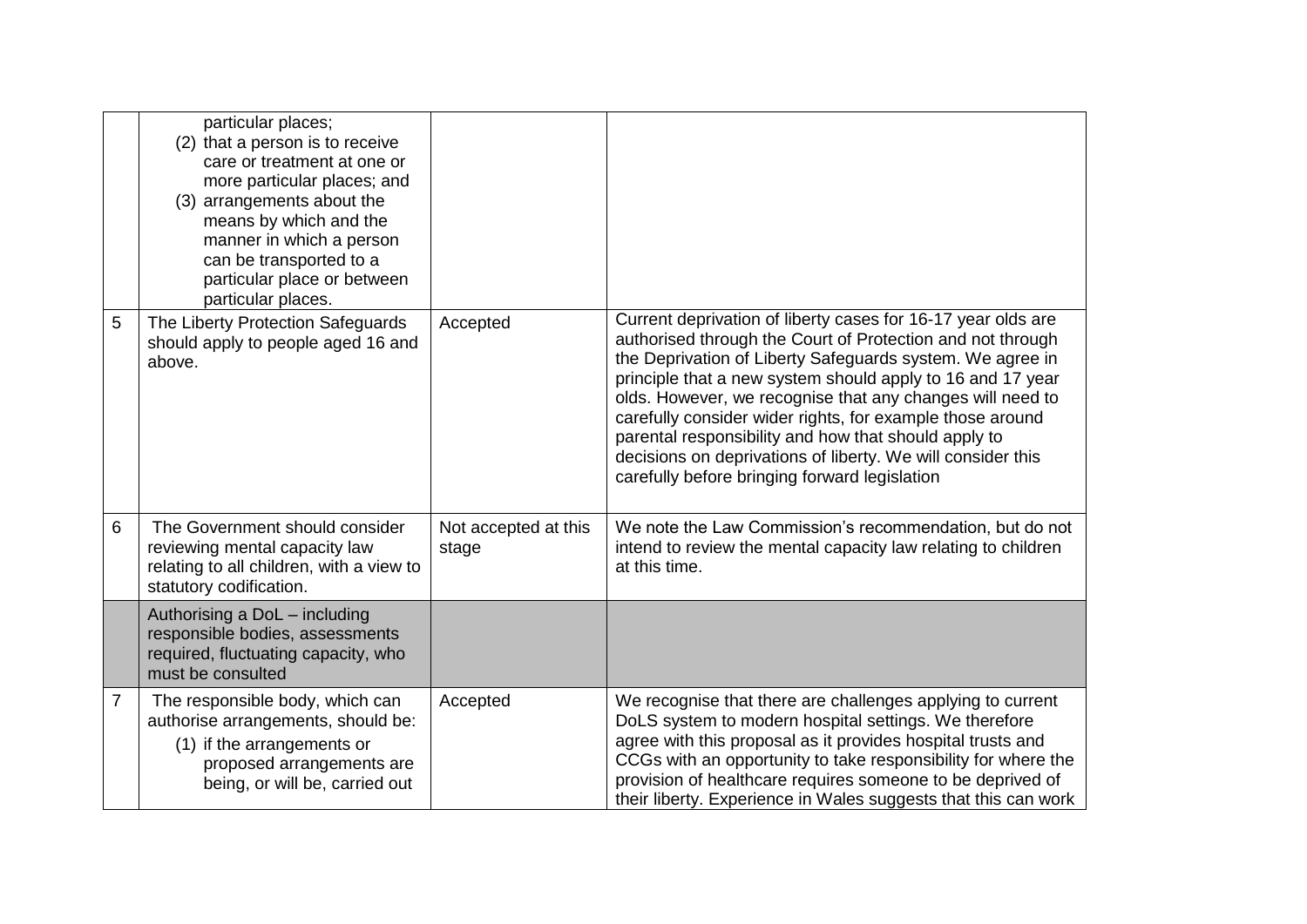|                 | primarily in a hospital, the<br>hospital manager;<br>(2) if paragraph (1) does not<br>apply and the arrangements<br>or proposed arrangements<br>are being, or will be, carried<br>out primarily through the<br>provision of NHS continuing<br>health care, the clinical<br>commissioning group or<br>local health board;<br>(3) if neither paragraph (1) nor<br>paragraph (2) applies, the<br>responsible local authority. |                                                            | well. As and when any legislation is implemented, we will<br>work closely with NHS England, the Royal Colleges and<br>other stakeholders to deliver this. It should be noted that this<br>recommendation would not cause major changes in Wales<br>as Health Boards are already responsible bodies for<br>hospitals in Wales. |
|-----------------|----------------------------------------------------------------------------------------------------------------------------------------------------------------------------------------------------------------------------------------------------------------------------------------------------------------------------------------------------------------------------------------------------------------------------|------------------------------------------------------------|-------------------------------------------------------------------------------------------------------------------------------------------------------------------------------------------------------------------------------------------------------------------------------------------------------------------------------|
| 8               | The responsible body may<br>authorise arrangements if (amongst<br>other requirements) a capacity<br>assessment has been carried out<br>which confirms that the person<br>lacks capacity to consent to the<br>arrangements which are proposed<br>or in place and would give rise to a<br>deprivation of that person's liberty.                                                                                              | Accepted                                                   | We agree with this proposal.                                                                                                                                                                                                                                                                                                  |
| 9               | The responsible body may<br>authorise arrangements if (amongst<br>other requirements) a medical<br>assessment has been carried out<br>which confirms that the person is of<br>"unsound mind" within the meaning<br>of Article 5(1)(e) of the ECHR.                                                                                                                                                                         | Accepted                                                   | We agree with this proposal and would want to ensure that<br>the new Code of Practice helps practitioners to understand<br>the definition of 'unsound mind' in practice.                                                                                                                                                      |
| 10 <sup>°</sup> | The responsible body may<br>authorise arrangements if (amongst<br>other requirements) those<br>arrangements are necessary and                                                                                                                                                                                                                                                                                              | Being considered as<br>part of Mental Health<br>Act review | We have looked at this proposal carefully and we agree that<br>a 'necessary and proportionate' test is useful in the context<br>of deprivation of liberty. However, many stakeholders in<br>post-publication engagement sessions with the Department                                                                          |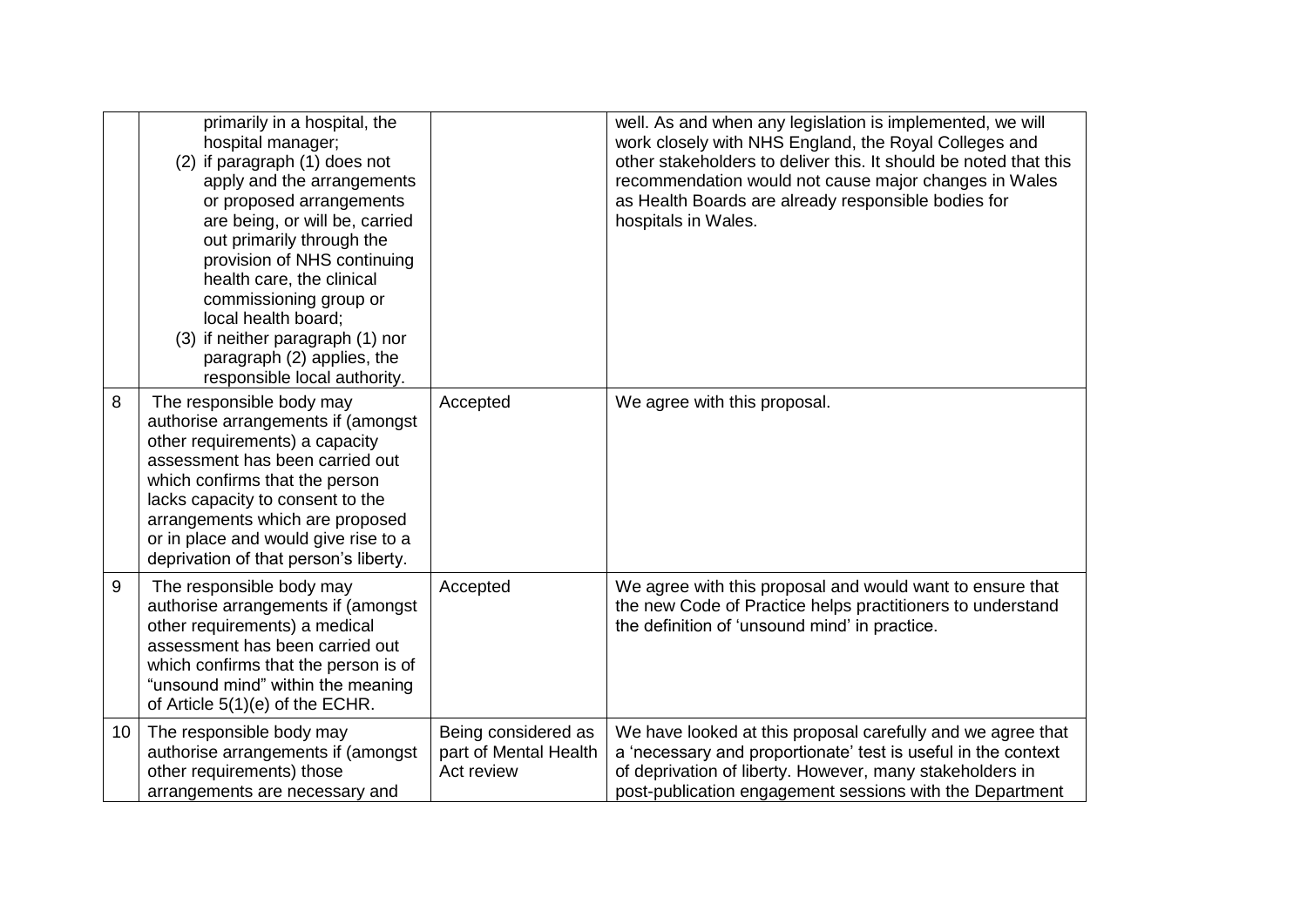|                 | proportionate, having regard to<br>either or both of the following<br>matters:<br>(1) the likelihood of harm to the<br>person if the arrangements<br>were not in place and the<br>seriousness of that harm;<br>and<br>(2) the likelihood of harm to<br>other individuals if the<br>arrangements were not in<br>place and the seriousness of<br>that harm                                                                 |          | of Health and Social Care on the new model raised concerns<br>about the inclusion of harm to others in necessary and<br>proportionate assessments. We understand from<br>stakeholders that the current system provides sufficient<br>flexibility that where, in the relatively small number of cases,<br>there is a wish to consider a risk of harm to others,<br>professionals can exercise their discretion to bring that into<br>their assessment. Stakeholders have also raised concerns<br>that this inclusion mirroring the explicit requirement in the<br>Mental Health Act, can be contrary to the person-centred<br>empowering ethos of the Mental Capacity Act. Given that the<br>Government has commissioned a wide-ranging and<br>independent review into the Mental Health Act we consider it<br>is more appropriate for this issue to be considered as part of<br>this. |
|-----------------|--------------------------------------------------------------------------------------------------------------------------------------------------------------------------------------------------------------------------------------------------------------------------------------------------------------------------------------------------------------------------------------------------------------------------|----------|---------------------------------------------------------------------------------------------------------------------------------------------------------------------------------------------------------------------------------------------------------------------------------------------------------------------------------------------------------------------------------------------------------------------------------------------------------------------------------------------------------------------------------------------------------------------------------------------------------------------------------------------------------------------------------------------------------------------------------------------------------------------------------------------------------------------------------------------------------------------------------------|
| 11              | If the capacity assessment which<br>was relied on for the purpose of<br>authorising arrangements stated<br>that the person's capacity to<br>consent to the arrangements is<br>likely to fluctuate, the authorisation<br>should not automatically cease to<br>have effect provided that the<br>responsible body reasonably<br>believes that the gaining or<br>regaining of capacity will last for a<br>short period only. | Accepted | We accept this recommendation and agree that if an<br>authorisation for arrangements continues to apply for<br>someone who has regained capacity temporarily; it would<br>only be valid if the individual regains capacity for a negligible<br>period of time. As and when legislation is brought forward,<br>the updated Code of Practice would provide further detail on<br>when it is reasonable to rely on previous assessments.                                                                                                                                                                                                                                                                                                                                                                                                                                                  |
| 12 <sup>2</sup> | A capacity assessment and a<br>medical assessment must in all<br>cases have been prepared by<br>someone who meets the<br>requirements set out in regulations<br>made by the Secretary of State and                                                                                                                                                                                                                       | Accepted | We agree with this proposal. We think it right that the<br>Secretary of State for Health and Social Care (or where<br>appropriate the Welsh Ministers) is able to set this out in<br>regulations and to make changes to regulations as and when<br>it is necessary to do so.                                                                                                                                                                                                                                                                                                                                                                                                                                                                                                                                                                                                          |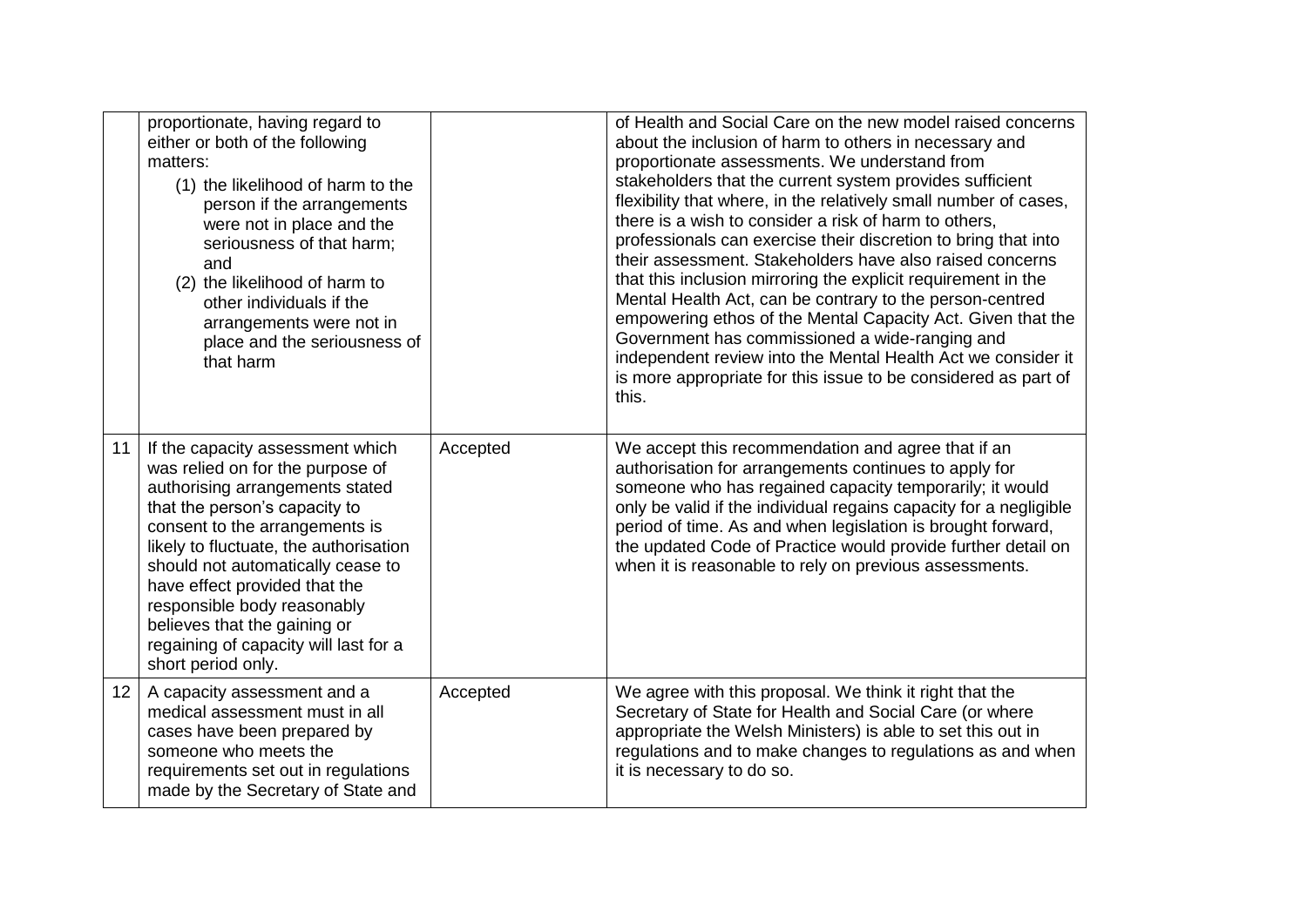|                 | Welsh Ministers.                                                                                                                                                                                                                                                                                                                                                                                                                                                                      |          |                                                                                                                                                                                                                                                                                                                                                                                                                                                         |
|-----------------|---------------------------------------------------------------------------------------------------------------------------------------------------------------------------------------------------------------------------------------------------------------------------------------------------------------------------------------------------------------------------------------------------------------------------------------------------------------------------------------|----------|---------------------------------------------------------------------------------------------------------------------------------------------------------------------------------------------------------------------------------------------------------------------------------------------------------------------------------------------------------------------------------------------------------------------------------------------------------|
| 13 <sup>°</sup> | The capacity assessment, the<br>medical assessment and the<br>assessment of whether the<br>arrangements are necessary and<br>proportionate must be provided by<br>at least two assessors. If the<br>assessments are carried out by two<br>assessors, they must be<br>independent of each other - or if<br>there are more than two assessors<br>at least two must be independent of<br>each other.                                                                                     | Accepted | We are committed to ensuring there is a robustly<br>independent process for authorising applications for<br>arrangements.                                                                                                                                                                                                                                                                                                                               |
| 14              | The responsible body should be<br>able to rely on a capacity or medical<br>assessment carried out under the<br>Liberty Protection Safeguards on a<br>previous occasion or for any other<br>purpose, provided it is reasonable<br>to do so. In doing so, it must have<br>regard to the length of time that has<br>elapsed since the assessment was<br>carried out, the purpose of the<br>assessment and whether there has<br>been any significant change in the<br>person's condition. | Accepted | We agree with this proposal. Currently supervisory bodies<br>are limited in their ability to rely on previous and equivalent<br>assessments. We believe that this proposal will reduce the<br>burden of unnecessary duplicate assessments on individuals<br>and families. As and when legislation is brought forward, the<br>updated Code of Practice would provide further detail on<br>when it is reasonable to rely on previous assessments.         |
| 15 <sub>1</sub> | The responsible body may<br>authorise arrangements if (amongst<br>other requirements) it has<br>consulted, unless it is not practical<br>or appropriate to do so:<br>(1) anyone named by the<br>person as someone to be                                                                                                                                                                                                                                                               | Accepted | We agree with this proposal. Part of ensuring a robust<br>process is making sure there is consultation with relevant<br>parties, and family members and others will often know the<br>person best and their input can significantly improve<br>assessments. We understand that some family members of<br>people subject to DoLS can feel excluded from the process<br>and this recommendation helps ensure and improve person-<br>centred arrangements. |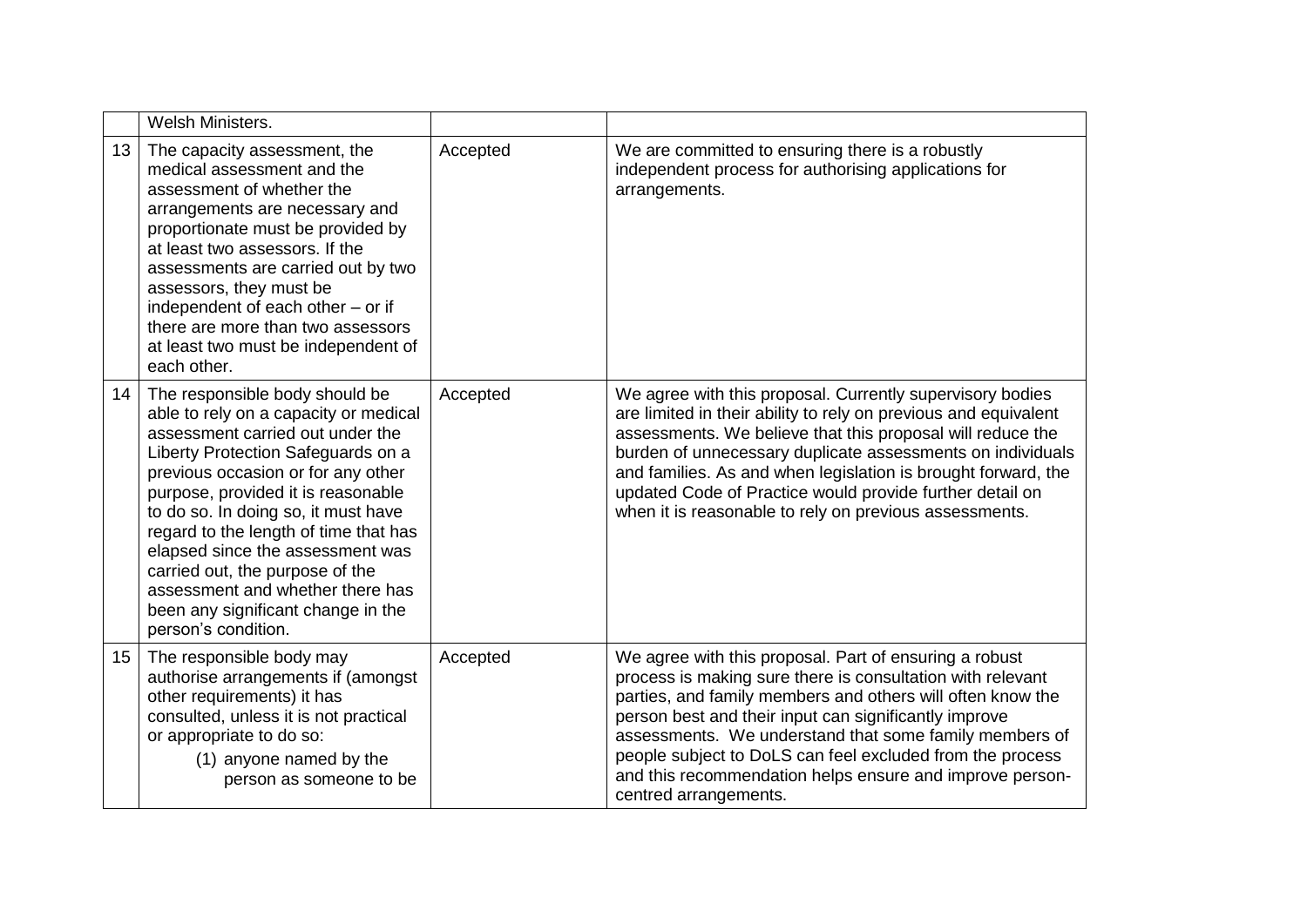|    | consulted;<br>(2) anyone engaged in caring<br>for the person or<br>interested in their welfare;<br>(3) any donee of a lasting<br>power of attorney or<br>enduring power of<br>attorney, and any court<br>appointed deputy;<br>(4) any appropriate person or<br>independent mental<br>capacity advocate;<br>(5) in the case of a person<br>aged 16 or 17, anyone<br>with parental<br>responsibility; and<br>(6) in the case of a person<br>aged 16 or 17 who is<br>being looked after by a<br>local authority, the<br>authority concerned. |          |                              |
|----|-------------------------------------------------------------------------------------------------------------------------------------------------------------------------------------------------------------------------------------------------------------------------------------------------------------------------------------------------------------------------------------------------------------------------------------------------------------------------------------------------------------------------------------------|----------|------------------------------|
| 16 | The responsible body should not be<br>able to authorise arrangements<br>which provide for a person to reside<br>in, or to receive care or treatment<br>at, a particular place, which conflict<br>with a valid decision of a donee of a<br>lasting power of attorney or a<br>deputy appointed by the court.                                                                                                                                                                                                                                | Accepted | We agree with this proposal. |
| 17 | The Mental Capacity Act should be<br>amended to confirm that a donee of<br>a lasting power of attorney or a<br>court appointed deputy cannot                                                                                                                                                                                                                                                                                                                                                                                              | Accepted | We agree with this proposal. |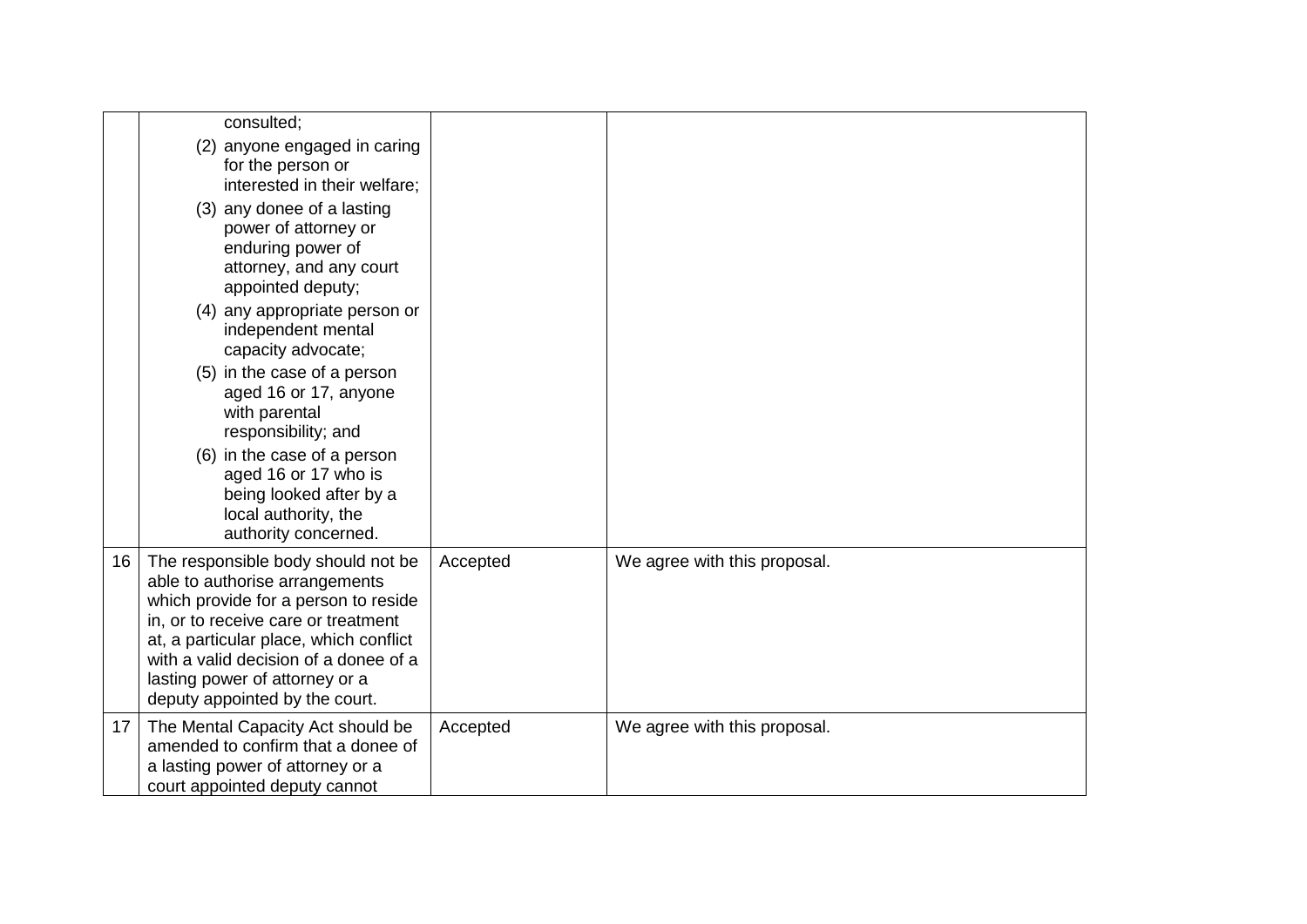|    | consent on a person's behalf to<br>arrangements which give rise to a<br>deprivation of that person's liberty.                                                                                                                                                                                                                                                                                                                                                                                                                                                                                                                        |          |                                                                                                                                                                                                                                                                                                                  |
|----|--------------------------------------------------------------------------------------------------------------------------------------------------------------------------------------------------------------------------------------------------------------------------------------------------------------------------------------------------------------------------------------------------------------------------------------------------------------------------------------------------------------------------------------------------------------------------------------------------------------------------------------|----------|------------------------------------------------------------------------------------------------------------------------------------------------------------------------------------------------------------------------------------------------------------------------------------------------------------------|
|    | Independent reviews and role of<br><b>Approved Mental Capacity</b><br>Professional                                                                                                                                                                                                                                                                                                                                                                                                                                                                                                                                                   |          |                                                                                                                                                                                                                                                                                                                  |
| 18 | The responsible body may<br>authorise arrangements if (amongst<br>other requirements) an independent<br>review has been carried out and the<br>person carrying it out has confirmed<br>that:<br>(1) it is reasonable for the<br>responsible body to<br>conclude the relevant<br>conditions for an<br>authorisation are met, or<br>(2) the case has been referred<br>to an Approved Mental<br>Capacity Professional and<br>their approval has been<br>obtained.<br>(3) The independent review<br>may not be carried out by a<br>person who is involved in<br>the day-to-day care of, or<br>providing any treatment to,<br>the person. | Accepted | We agree with this proposal as it provides an additional level<br>of scrutiny. We want to make sure any process for<br>independent review is proportionate and workable so we will<br>look closer at the detail of this proposal to consider this.                                                               |
| 19 | There should be a duty to refer a<br>case to an Approved Mental<br>Capacity Professional if:<br>(1) the arrangements that are<br>proposed, or in place,                                                                                                                                                                                                                                                                                                                                                                                                                                                                              | Accepted | We agree with this proposal. Carers, family members and<br>others have highlighted that it is important that people<br>objecting to care arrangements have a swift referral to an<br>independent person to consider their concerns. We think the<br>current approach of referring every case to a best interests |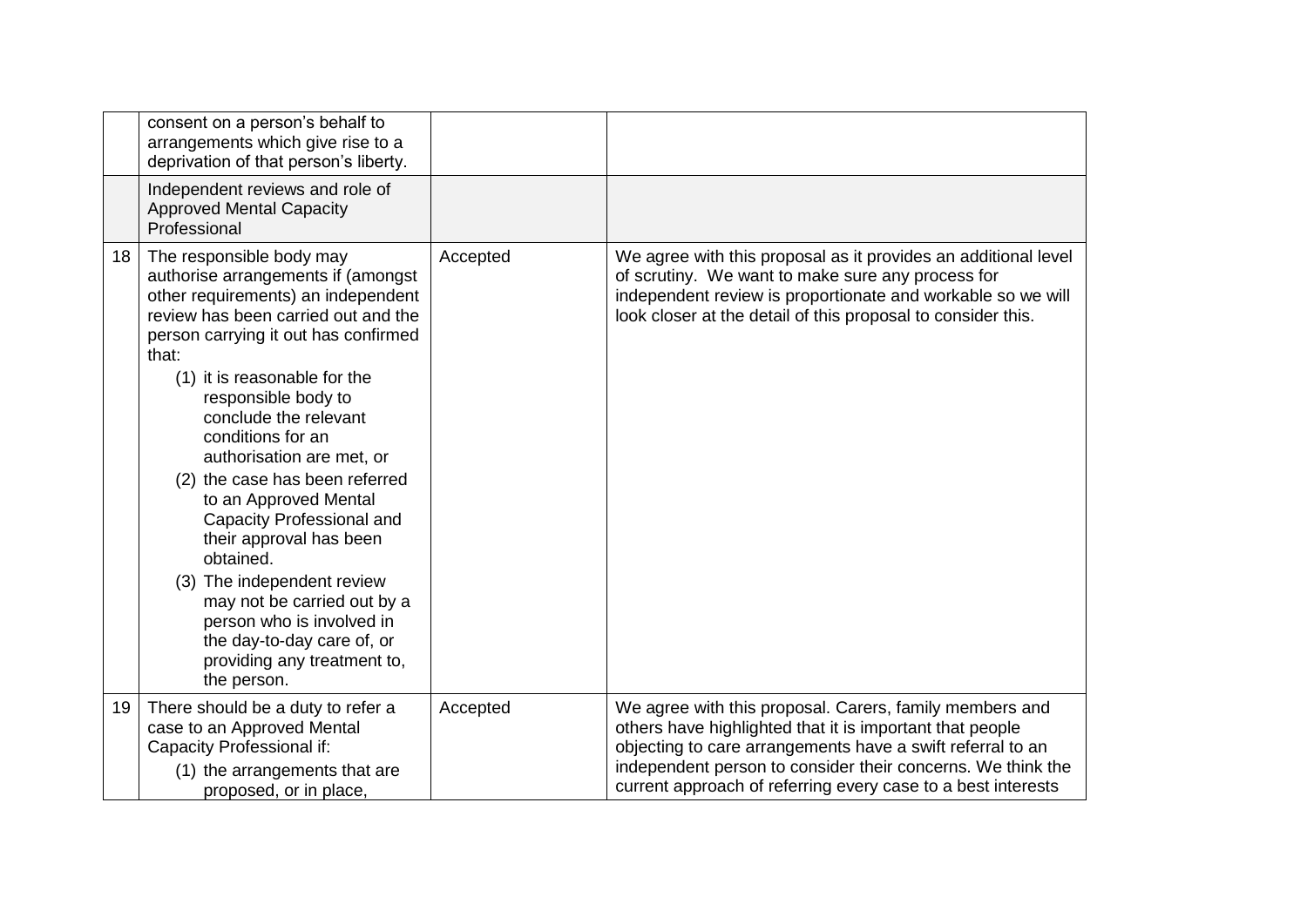|    | provide for the person to<br>reside in, or receive care or<br>treatment at, a particular<br>place, and it is reasonable to<br>believe that the person does<br>not wish to reside at that<br>place, or receive the care or<br>treatment at that place; or<br>an assessor has determined<br>(2)<br>that the arrangements are<br>necessary and proportionate<br>wholly or mainly by<br>reference to the likelihood of<br>harm to other individuals if<br>the arrangements were not<br>in place and the seriousness<br>of that harm.<br>Otherwise, there should also be a<br>power to refer a case to the<br><b>Approved Mental Capacity</b><br>Professional if the case is one<br>which is appropriate to be<br>considered by an Approved Mental<br>Capacity Professional and the<br><b>Approved Mental Capacity</b><br>Professional agrees to accept the<br>referral. |          | assessor imposes burdensome assessments in many cases<br>which may not add value to the individuals outcome. This<br>proposal removes the need for individuals and their families<br>who are happy with care arrangements to be subject to<br>further assessments unnecessarily.<br>We provisionally agree that it is reasonable for 'harm to<br>others' to be taken into account when considering whether or<br>not to refer an individual to an Approved Mental Capacity<br>Practitioner, and welcome the power to refer a case<br>otherwise if agreed. |
|----|---------------------------------------------------------------------------------------------------------------------------------------------------------------------------------------------------------------------------------------------------------------------------------------------------------------------------------------------------------------------------------------------------------------------------------------------------------------------------------------------------------------------------------------------------------------------------------------------------------------------------------------------------------------------------------------------------------------------------------------------------------------------------------------------------------------------------------------------------------------------|----------|-----------------------------------------------------------------------------------------------------------------------------------------------------------------------------------------------------------------------------------------------------------------------------------------------------------------------------------------------------------------------------------------------------------------------------------------------------------------------------------------------------------------------------------------------------------|
| 20 | The Approved Mental Capacity<br>Professional should be required to<br>approve the arrangements if he or<br>she determines that the conditions<br>for the authorisation of<br>arrangements are met. In doing so,<br>he or she must meet with the<br>person (unless it is not practicable                                                                                                                                                                                                                                                                                                                                                                                                                                                                                                                                                                             | Accepted | We agree with this proposal. In most cases we would expect<br>an Approved Mental Capacity Professional to meet with the<br>individual to inform their assessment. However, we think it is<br>right that the law provides flexibility for the small number of<br>cases where this may not be appropriate.                                                                                                                                                                                                                                                  |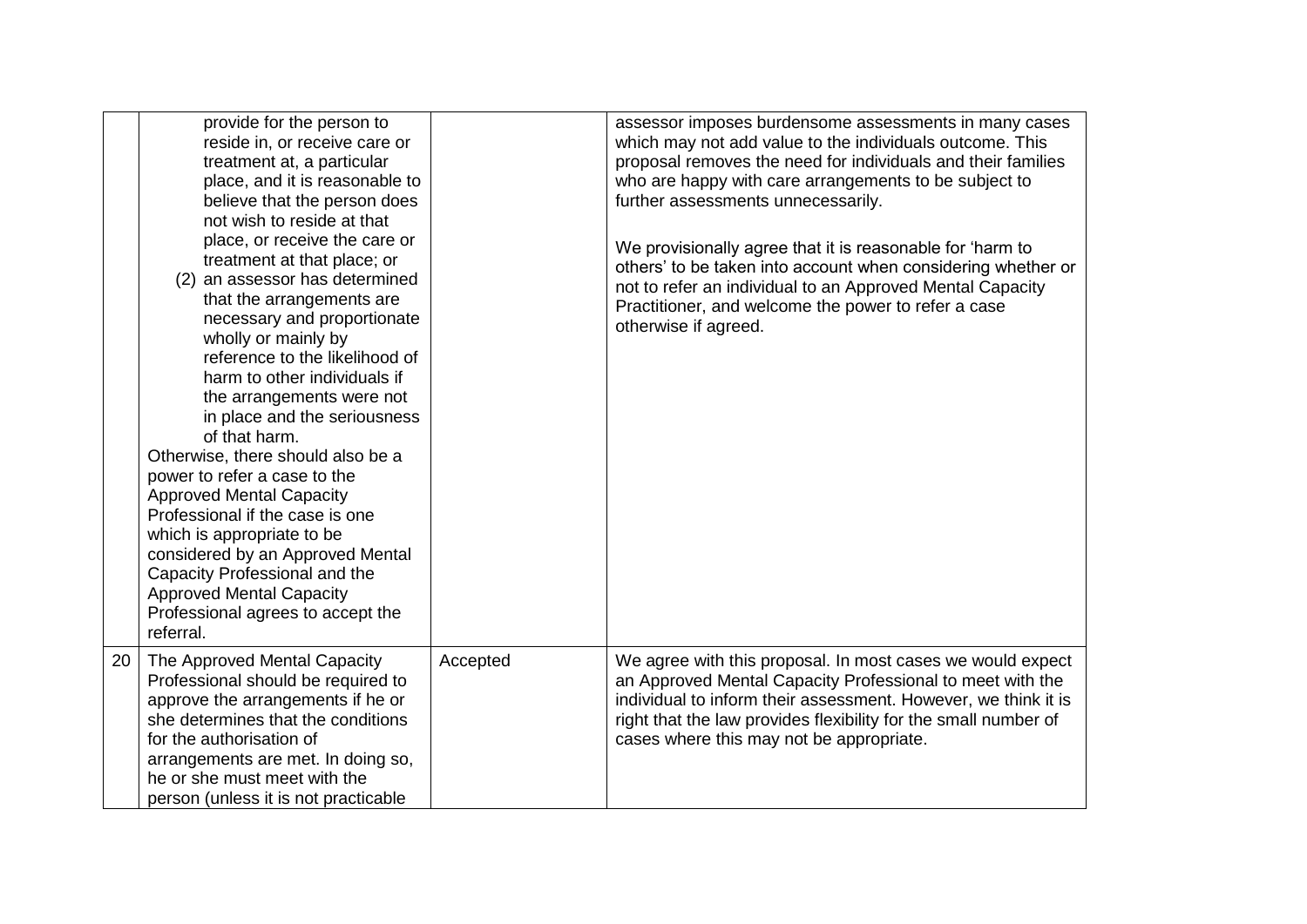|    | or appropriate to do so), and may<br>consult others and take further<br>steps (including obtaining<br>information or making further<br>enquiries).                                                                                                                                                                                               |          |                                                                                                                                                                                                                                                                                                                                                                                                                                                                                                              |
|----|--------------------------------------------------------------------------------------------------------------------------------------------------------------------------------------------------------------------------------------------------------------------------------------------------------------------------------------------------|----------|--------------------------------------------------------------------------------------------------------------------------------------------------------------------------------------------------------------------------------------------------------------------------------------------------------------------------------------------------------------------------------------------------------------------------------------------------------------------------------------------------------------|
| 21 | Each local authority should be<br>required to make arrangements for<br>the approval of persons to act on its<br>behalf as Approved Mental Capacity<br>Professionals, and ensure there are<br>sufficient numbers of persons<br>approved as Approved Mental<br>Capacity Professionals for the<br>purposes of the Liberty Protection<br>Safeguards. | Accepted | We think it is appropriate for local authorities to make<br>arrangements for the approval of people to act as Approved<br>Mental Capacity Professional and to ensure there are a<br>sufficient number of them. We accept this proposal, subject<br>to developments of the responsibilities at the new Social<br>Work England organisation.                                                                                                                                                                   |
| 22 | The Secretary of State and Welsh<br>Ministers should be given regulation<br>making powers to prescribe,<br>amongst other matters, criteria<br>which must be met in order for a<br>person to become an Approved<br>Mental Capacity Professional and a<br>body to approve courses.                                                                 | Accepted | We agree with this proposal. We think it right that the<br>Secretary of State for Health and Social Care (or where<br>appropriate the Welsh Minister) is able to set this out in<br>regulations and to make changes to regulations as and when<br>it is necessary to do so.                                                                                                                                                                                                                                  |
| 23 | Each local authority should be<br>required to appoint a manager who<br>is responsible for the conduct and<br>performance of Approved Mental<br>Capacity Professionals and is<br>accountable directly to the director<br>of social services.                                                                                                      | Accepted | We agree with this proposal and envisage that a number of<br>people in a local authority could logically take on the role of<br>manager for Approved Mental Capacity Professionals. This<br>role is important to provide the local health organisation<br>Approved Mental Capacity Professionals with professional<br>oversight and into a network of local professionals to help<br>ensure standards of practice in the role, and common<br>development across the local health and social care<br>economy. |
| 24 | The responsible body should be                                                                                                                                                                                                                                                                                                                   | Accepted | We agree with this proposal and think it is important to                                                                                                                                                                                                                                                                                                                                                                                                                                                     |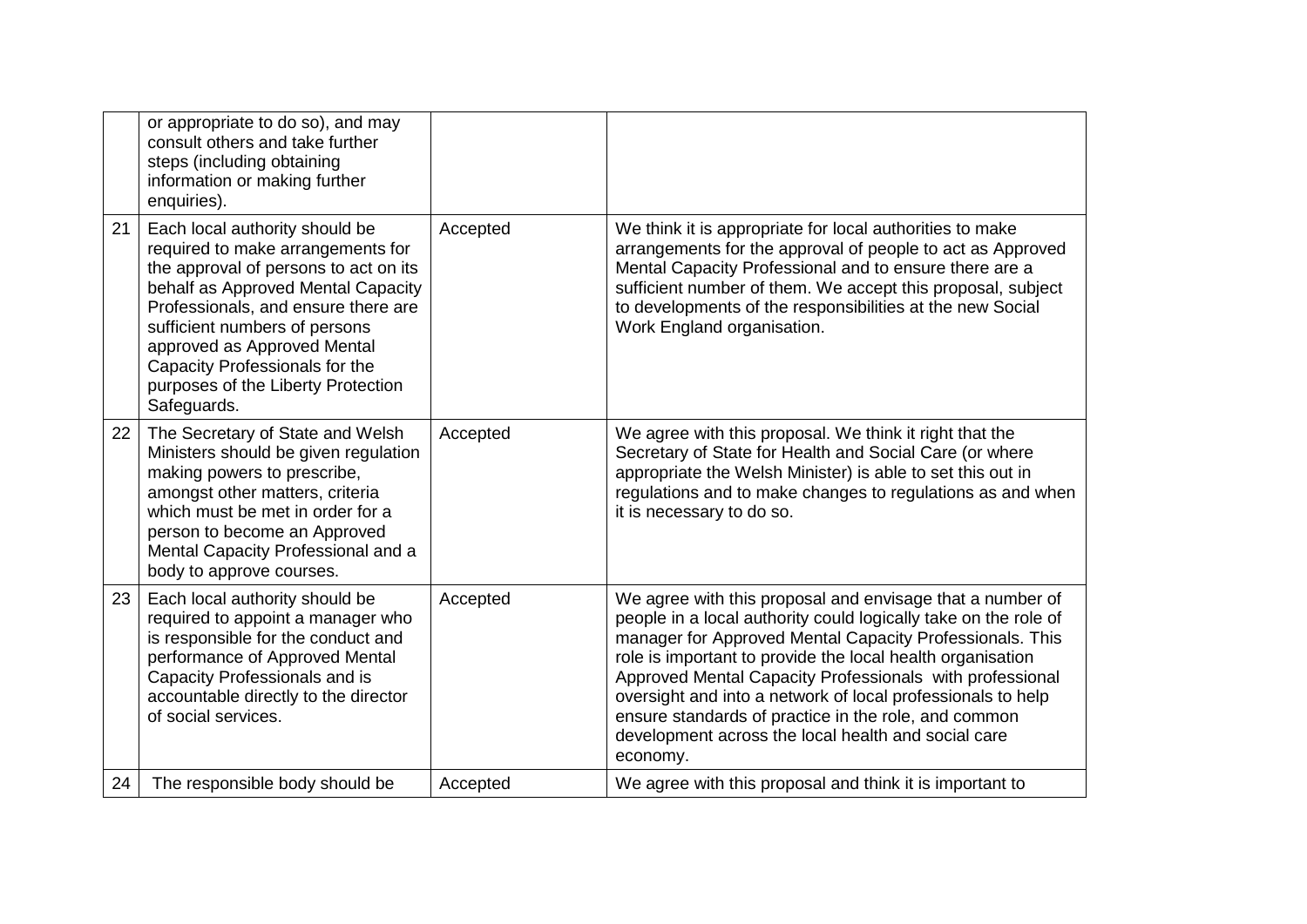|    | required to produce or revise an<br>authorisation record if it authorises<br>arrangements. This must, amongst<br>other matters, specify in detail the<br>arrangements which are authorised<br>and date(s) from which they are<br>authorised. Copies of the<br>authorisation record must be given<br>to the person and certain other key<br>individuals. |          | maintain transparency.                                                                                                                                                                                                                                                                                                                                                                                                                      |
|----|---------------------------------------------------------------------------------------------------------------------------------------------------------------------------------------------------------------------------------------------------------------------------------------------------------------------------------------------------------|----------|---------------------------------------------------------------------------------------------------------------------------------------------------------------------------------------------------------------------------------------------------------------------------------------------------------------------------------------------------------------------------------------------------------------------------------------------|
| 25 | Where arrangements have been<br>authorised under the Liberty<br>Protection Safeguards, no liability<br>should arise in relation to the<br>carrying out of the arrangements if<br>no liability would have arisen if the<br>person had had capacity to consent<br>to the arrangements, and had<br>consented.                                              | Accepted | We agree with this proposal.                                                                                                                                                                                                                                                                                                                                                                                                                |
|    | Duration of authorisation, ability to<br>renew the authorisation and<br>requirements for review                                                                                                                                                                                                                                                         |          |                                                                                                                                                                                                                                                                                                                                                                                                                                             |
| 26 | An authorisation should last for an<br>initial period of up to 12 months,<br>and be renewed for a further period<br>of up to 12 months and then for<br>further periods of up to three years.                                                                                                                                                            | Accepted | We think that it is right that if someone has a stable condition<br>from which they are unlikely to recover, that there is an<br>option for an authorisation to be valid for up to three years.<br>This removes the burden of annual assessments from<br>individuals and their families. We will of course ensure there<br>are measures in place for arrangements to be reviewed as<br>well as triggered by carers, 'P' and family members. |
| 27 | The responsible body should be<br>able to renew an authorisation if it<br>reasonably believes that:<br>(1) the person continues to lack                                                                                                                                                                                                                 | Accepted | We agree with this proposal. We think it is right that<br>responsible bodies have ability to renew authorisations but<br>there should also be measures in place for arrangements to<br>be reviewed.                                                                                                                                                                                                                                         |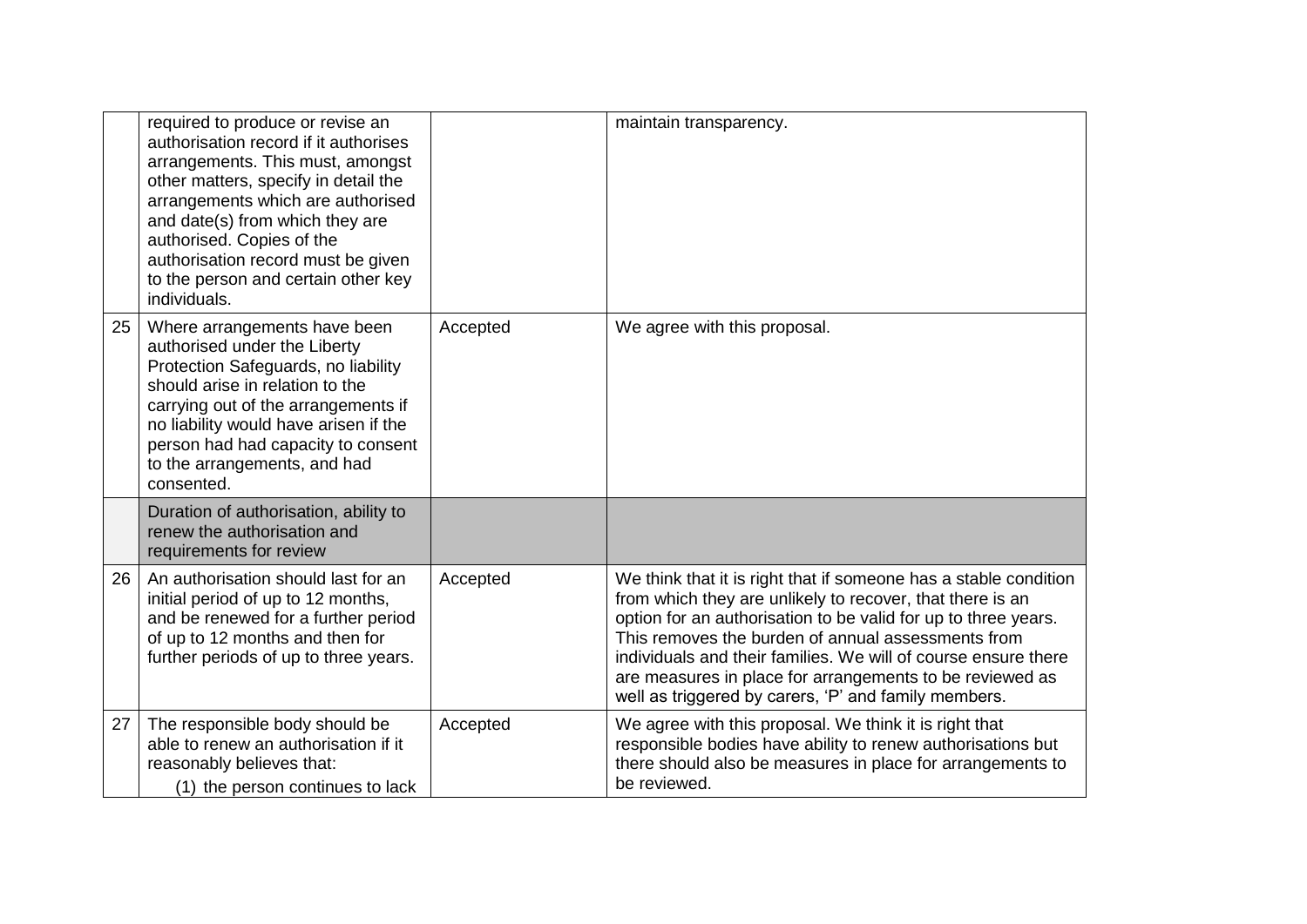|    | capacity to consent to the<br>arrangements;<br>(2) the person continues to be<br>of unsound mind;<br>(3) the arrangements continue<br>to be necessary and<br>proportionate; and<br>(4) it is unlikely that there will be<br>any significant change in the<br>person's condition during the<br>renewal period which would<br>affect any of the matters in<br>$(1), (2)$ and $(3).$                                                                                                                                                                                                                                                                                         |          |                              |
|----|---------------------------------------------------------------------------------------------------------------------------------------------------------------------------------------------------------------------------------------------------------------------------------------------------------------------------------------------------------------------------------------------------------------------------------------------------------------------------------------------------------------------------------------------------------------------------------------------------------------------------------------------------------------------------|----------|------------------------------|
| 28 | An authorisation should cease to<br>have effect if the responsible body<br>knows or ought reasonably to<br>suspect that:<br>(1) the person has, or has<br>regained capacity, to<br>consent to the<br>arrangements (except<br>in fluctuating capacity<br>cases); or<br>(2) the person is no longer<br>of unsound mind; or<br>(3) the arrangements are<br>no longer necessary<br>and proportionate.<br>The authorisation should also cease<br>to have effect if there is a conflicting<br>decision of a lasting power of<br>attorney or a court appointed<br>deputy, or if the authorisation<br>conflicts with requirements arising<br>under legislation relating to mental | Accepted | We agree with this proposal. |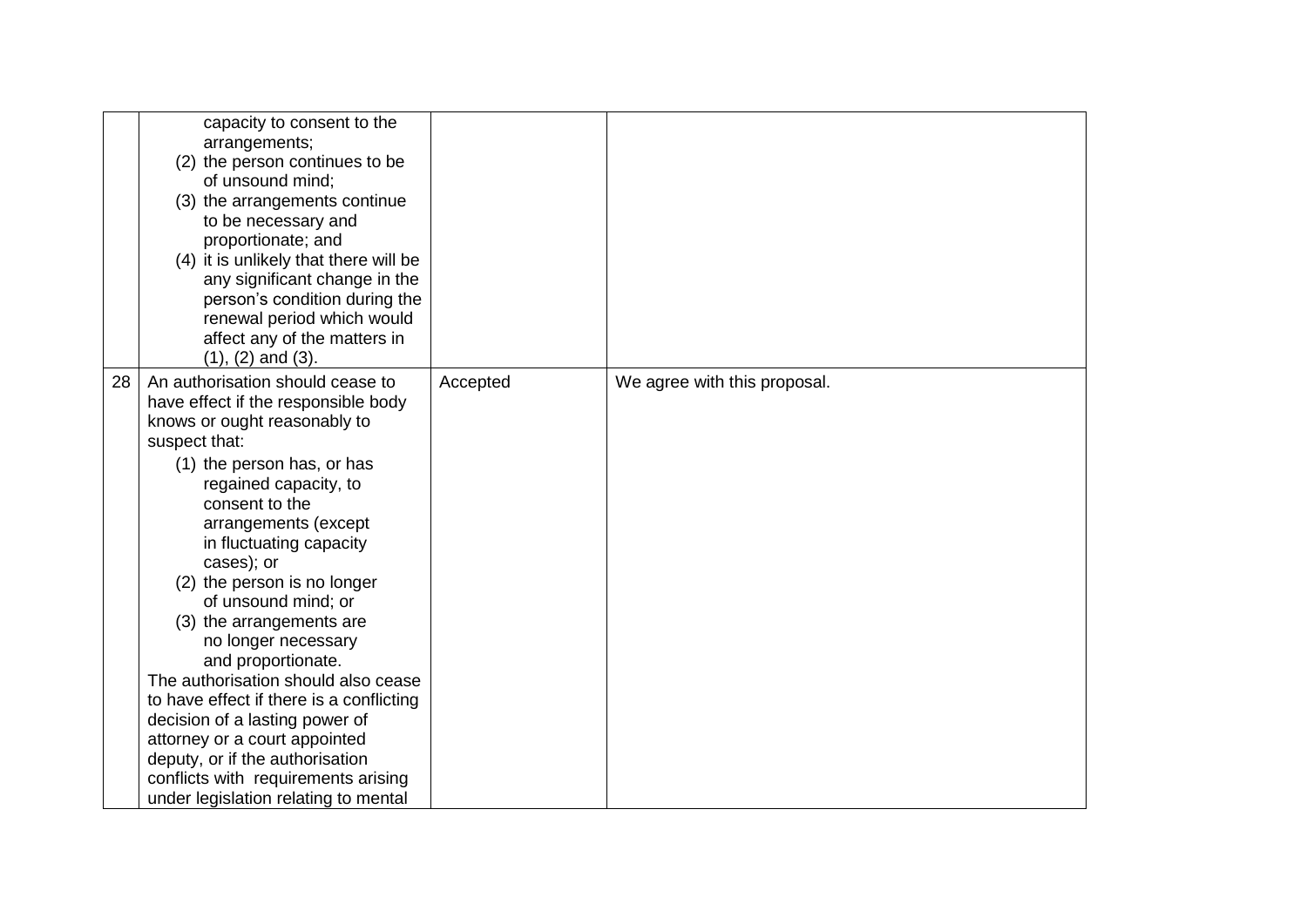|    | health (in so far as it relates to<br>those arrangements).                                                                                                                                                                                                                                                                                                                                                                                                                                                                                                                                                                                                                                                          |          |                                                                                                                                                                                                                                                    |
|----|---------------------------------------------------------------------------------------------------------------------------------------------------------------------------------------------------------------------------------------------------------------------------------------------------------------------------------------------------------------------------------------------------------------------------------------------------------------------------------------------------------------------------------------------------------------------------------------------------------------------------------------------------------------------------------------------------------------------|----------|----------------------------------------------------------------------------------------------------------------------------------------------------------------------------------------------------------------------------------------------------|
| 29 | The responsible body should be<br>required to specify in the<br>authorisation record when it<br>proposes to review the authorisation<br>of arrangements, to keep an<br>authorisation under review, and to<br>review an authorisation:<br>(1) on a reasonable request by<br>a person with an interest in<br>the arrangements which are<br>authorised:<br>(2) if the person to whom it<br>relates becomes subject to<br>mental health arrangements;<br>(3) if the person to whom it<br>relates becomes subject to<br>different requirements<br>arising under legislation<br>relating to mental health;<br>and<br>(4) if it becomes aware of a<br>significant change in the<br>person's condition or<br>circumstances. | Accepted | It is right that the option to review authorisations is<br>maintained. Regular reviews of care plans are a key part of<br>the Care Act and Social Services and Well-being (Wales) Act<br>and we think this proposal aligns well with those duties. |
|    | <b>Independent Mental Capacity</b><br>Advocates and appointment of<br>appropriate person                                                                                                                                                                                                                                                                                                                                                                                                                                                                                                                                                                                                                            |          |                                                                                                                                                                                                                                                    |
| 30 | If a responsible body proposes to<br>authorise arrangements which<br>would give rise to a deprivation of a<br>person's liberty, it should be                                                                                                                                                                                                                                                                                                                                                                                                                                                                                                                                                                        | Accepted | We are committed to the principle of advocacy and are of the<br>view that Independent Mental Capacity Advocates provide a<br>valuable service and think it is right that they are an option<br>for individuals and carers.                         |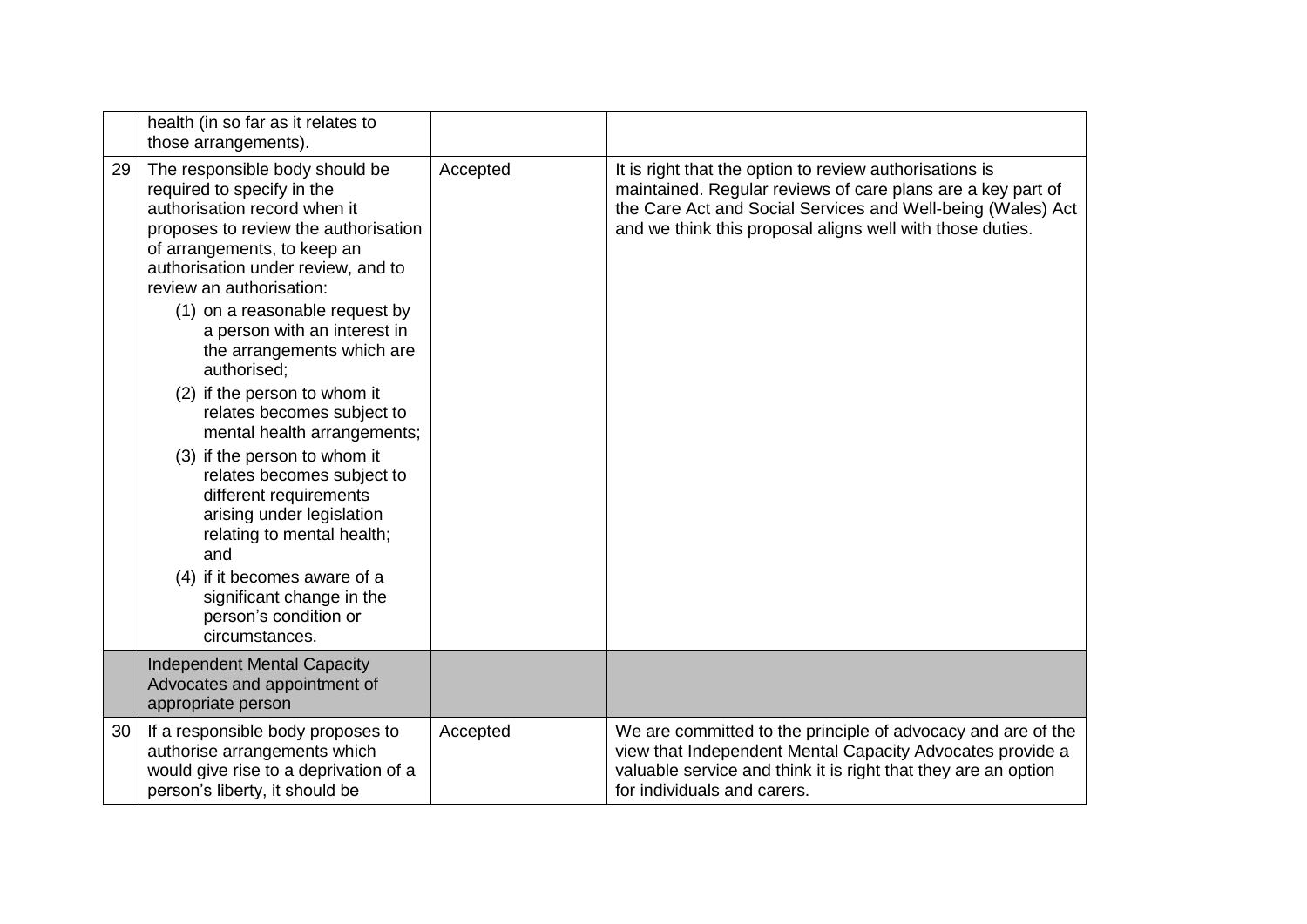|    | required to appoint an independent<br>mental capacity advocate to<br>represent and support the person (if<br>there is no appropriate person<br>appointed) unless:<br>(1) the person does not consent<br>to being represented; or<br>(2) if the person lacks capacity<br>to consent, being<br>represented by an advocate<br>would not be in his or her<br>best interests.<br>If a responsible body proposes to<br>authorise arrangements which<br>would give rise to a deprivation of a<br>person's liberty and an appropriate<br>person is appointed, the responsible<br>body should be required to appoint<br>an independent mental capacity<br>advocate to support the appropriate<br>person unless the appropriate<br>person does not consent. |          | Advocacy provision by Independent Mental Capacity<br>Advocates and other more informal advocacy from third<br>sector organisations and others make valuable contributions<br>to ensuring the voice of the person being deprived of their<br>liberty is central to arrangements for care or treatment. We<br>therefore accept this proposal in principle, to support<br>advocacy sector which provides individuals with a quality<br>service and choice. |
|----|---------------------------------------------------------------------------------------------------------------------------------------------------------------------------------------------------------------------------------------------------------------------------------------------------------------------------------------------------------------------------------------------------------------------------------------------------------------------------------------------------------------------------------------------------------------------------------------------------------------------------------------------------------------------------------------------------------------------------------------------------|----------|---------------------------------------------------------------------------------------------------------------------------------------------------------------------------------------------------------------------------------------------------------------------------------------------------------------------------------------------------------------------------------------------------------------------------------------------------------|
| 31 | The Secretary of State and Welsh<br>Minsters should have regulation-<br>making powers to make provision<br>about how an independent mental<br>capacity advocate is to discharge<br>the functions of representing or<br>supporting the person.                                                                                                                                                                                                                                                                                                                                                                                                                                                                                                     | Accepted | We agree with this proposal. We think it right that the<br>Secretary of State for Health and Social Care (or where<br>appropriate Welsh Ministers) is able to set this out in<br>regulations and to make changes to regulations as and when<br>it is necessary to do so.                                                                                                                                                                                |
| 32 | If a responsible body proposes to<br>authorise arrangements, it should<br>be required to determine if there is<br>an appropriate person to represent<br>and support the person. He or she                                                                                                                                                                                                                                                                                                                                                                                                                                                                                                                                                         | Accepted | Having an appropriate person in place allows family and<br>friends to have a stronger role in enhancing the DoLS<br>process for the individual. This role has been defined in the<br>Care Act and we want to see the use of appropriate persons<br>extended into when people are being deprived of their liberty                                                                                                                                        |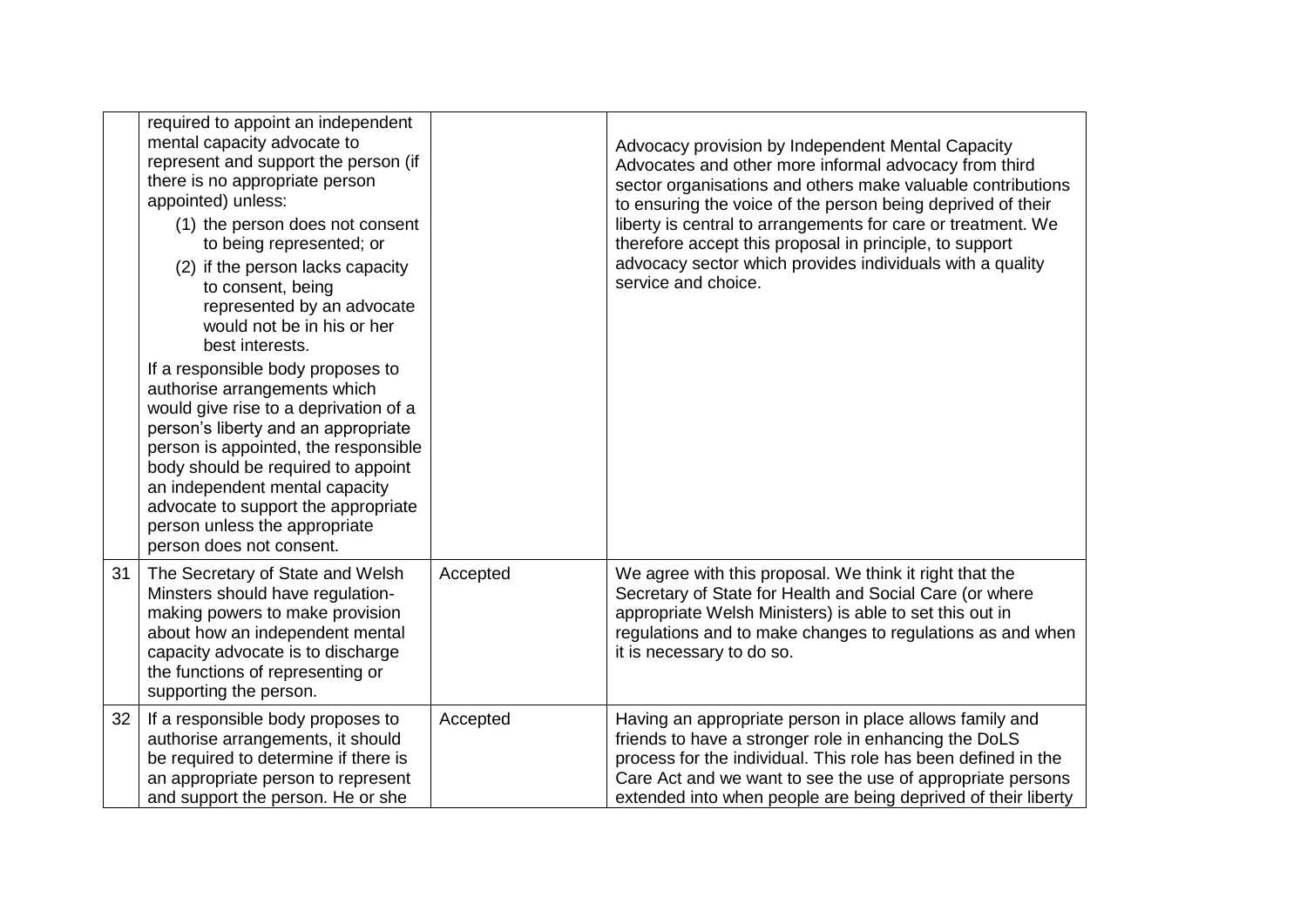|    | must not be involved in providing<br>care or treatment to the person in a<br>professional capacity or for<br>remuneration. If there is an<br>appropriate person, the responsible<br>body must appoint them to<br>represent and support the person,<br>unless:<br>(1) the person has capacity and<br>does not consent to that<br>appointment; or<br>(2) if the person lacks capacity<br>to consent, and being<br>represented by an advocate<br>would not be in his or her<br>best interests. |          | and considered as part of the wider consideration on<br>arrangements for care. This also brings LPS closer into the<br>Care Act process.                                                                                    |
|----|---------------------------------------------------------------------------------------------------------------------------------------------------------------------------------------------------------------------------------------------------------------------------------------------------------------------------------------------------------------------------------------------------------------------------------------------------------------------------------------------|----------|-----------------------------------------------------------------------------------------------------------------------------------------------------------------------------------------------------------------------------|
| 33 | The UK Government and the Welsh<br>Government should review the<br>adequacy of the current levels of<br>advocacy provision under the<br>Mental Capacity Act, Care Act,<br>Social Services and Well-being<br>(Wales) Act, Mental Health Act and<br>Mental Health (Wales) Measure<br>2010.                                                                                                                                                                                                    | Accepted | We accept this recommendation and we will work with<br>partner organisations to understand and identify the best<br>approach to achieve an insight into operation of the<br>advocacy market.                                |
|    | Challenging authorisations - role of<br>the Courts                                                                                                                                                                                                                                                                                                                                                                                                                                          |          |                                                                                                                                                                                                                             |
| 34 | In tandem with the "Transforming<br>our justice system" programme, the<br>Lord Chancellor, the Lord Chief<br>Justice and the Senior President of<br>Tribunals should review the<br>question of the appropriate judicial                                                                                                                                                                                                                                                                     | Accepted | We will aim to take into account the impact of the<br>Government's programme of court reform in considering<br>whether challenges to deprivation of liberty should be dealt<br>with by the Court of Protection or tribunal. |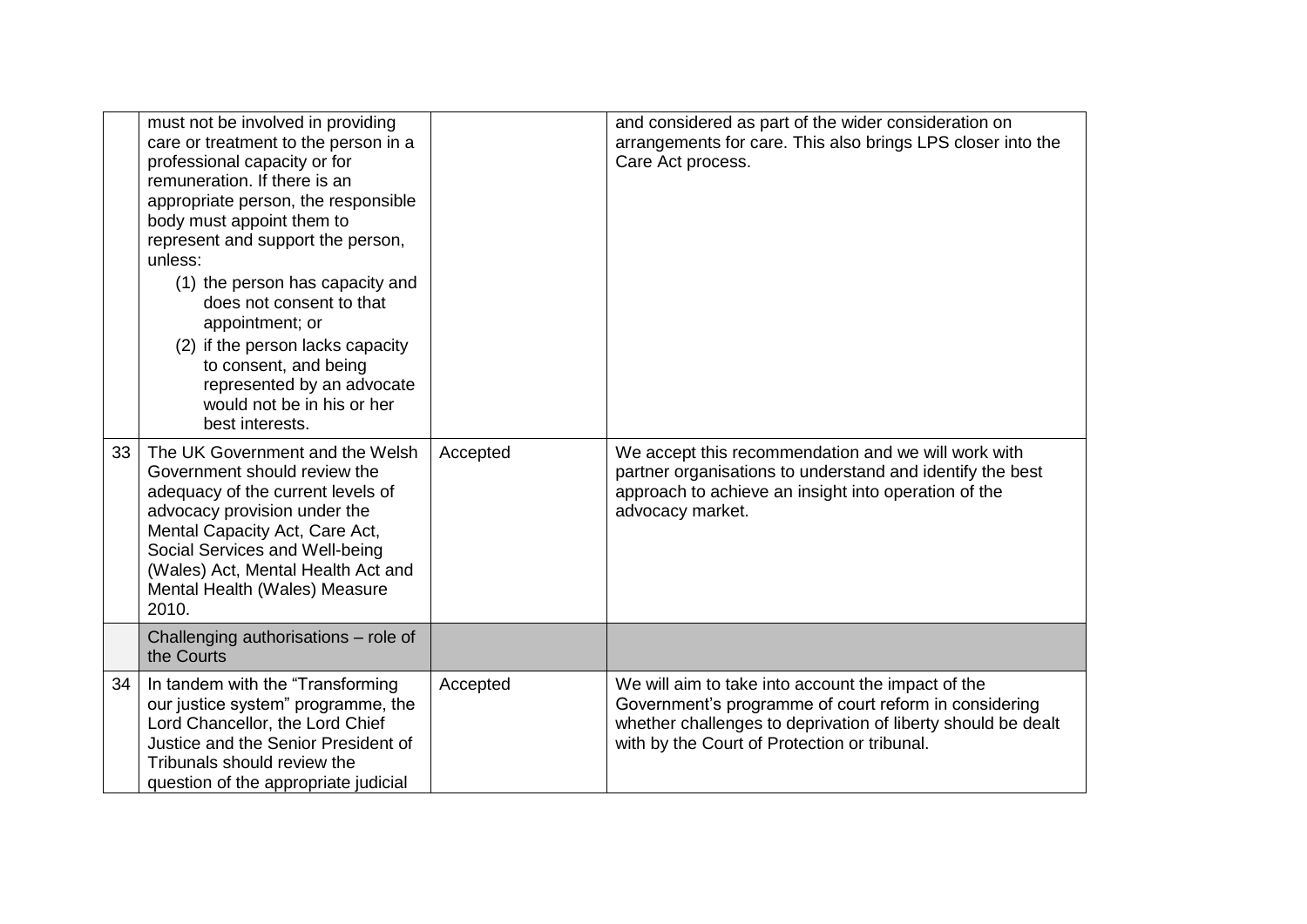|    | body for determining challenges to<br>authorisations of deprivation of<br>liberty under the Liberty Protection<br>Safeguards. This review should be<br>undertaken with a view to promoting<br>the accessibility of the judicial body,<br>the participation in the proceedings<br>of the person concerned, the<br>speedy and efficient determination<br>of cases and to the desirability of<br>including medical expertise within<br>the panel deciding the case.                             |          |                                                                                                                                                                                                                                                     |
|----|----------------------------------------------------------------------------------------------------------------------------------------------------------------------------------------------------------------------------------------------------------------------------------------------------------------------------------------------------------------------------------------------------------------------------------------------------------------------------------------------|----------|-----------------------------------------------------------------------------------------------------------------------------------------------------------------------------------------------------------------------------------------------------|
| 35 | Pending the conclusion of our<br>recommended review of the<br>appropriate judicial body for<br>determining challenges to<br>authorisations of deprivation of<br>liberty under the Liberty Protection<br>Safeguards, the Court of Protection<br>should have jurisdiction to<br>determine any question relating to<br>arrangements which are authorised<br>under the Liberty Protection<br>Safeguards. No permission should<br>be required for any application<br>made for such determination. | Accepted | We accept this recommendation which will allow for<br>continuity pending the outcome of the review.                                                                                                                                                 |
|    | Monitoring the scheme                                                                                                                                                                                                                                                                                                                                                                                                                                                                        |          |                                                                                                                                                                                                                                                     |
| 36 | The Secretary of State and Welsh<br>Ministers should be given<br>regulation-making powers to require<br>one or more prescribed bodies to<br>monitor and report on the operation<br>of the new scheme, and make<br>provision for how the prescribed                                                                                                                                                                                                                                           | Accepted | We agree with this proposal. We think it right that the<br>Secretary of State for Health and Social Care (or where<br>appropriate the Welsh Monitors) hold regulation-making<br>powers regarding the monitoring and operation of the new<br>scheme. |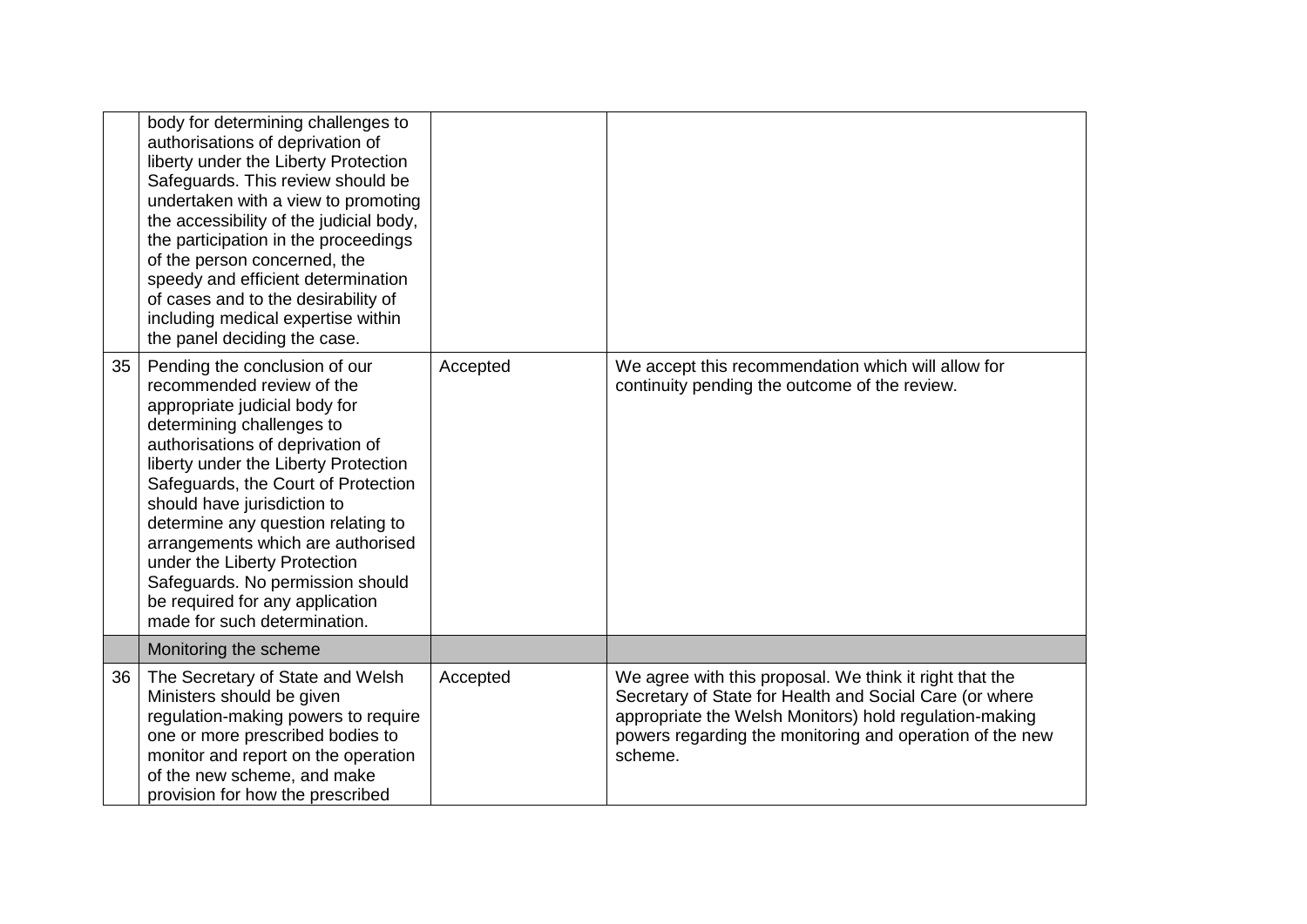|    | bodies must undertake these<br>functions.                                                                                                                                                                                                                                                                                                                                                                                                                                                                                                                                                                   |                                                            |                                                                                                                                                                                                                                                    |
|----|-------------------------------------------------------------------------------------------------------------------------------------------------------------------------------------------------------------------------------------------------------------------------------------------------------------------------------------------------------------------------------------------------------------------------------------------------------------------------------------------------------------------------------------------------------------------------------------------------------------|------------------------------------------------------------|----------------------------------------------------------------------------------------------------------------------------------------------------------------------------------------------------------------------------------------------------|
|    | Fit with the Mental Health Act                                                                                                                                                                                                                                                                                                                                                                                                                                                                                                                                                                              |                                                            |                                                                                                                                                                                                                                                    |
| 37 | The Liberty Protection Safeguards<br>should not apply to arrangements<br>carried out in hospital for the<br>purpose of assessing, or providing<br>medical treatment for, mental<br>disorder within the meaning it is<br>given by the Mental Health Act. But<br>the Liberty Protection Safeguards<br>should be available to authorise<br>arrangements in hospital for the<br>purpose of providing medical<br>treatment where those<br>arrangements arise by reason of<br>learning disability where that<br>disability is not associated with<br>abnormally aggressive or seriously<br>irresponsible conduct. | Being considered as<br>part of Mental Health<br>Act review | The Government has commissioned a wide-ranging and<br>independent review into the Mental Health Act and it is more<br>appropriate for the issue around the Mental Health<br>Act/Mental Capacity Act interface to be considered as part of<br>this. |
| 38 | The Liberty Protection Safeguards<br>should not apply to arrangements<br>which are inconsistent with:<br>(1) a requirement imposed by a<br>guardian under section 8 of<br>the Mental Health Act;<br>(2) a condition or direction<br>under section 17 of the<br><b>Mental Health Act;</b><br>(3) a condition in a community<br>treatment order made under<br>section 17A of the Mental<br>Health Act;                                                                                                                                                                                                        | Being considered as<br>part of Mental Health<br>Act review | The Government has commissioned a wide-ranging and<br>independent review into the Mental Health Act and it is more<br>appropriate for the issue around the Mental Health<br>Act/Mental Capacity Act interface to be considered as part of<br>this. |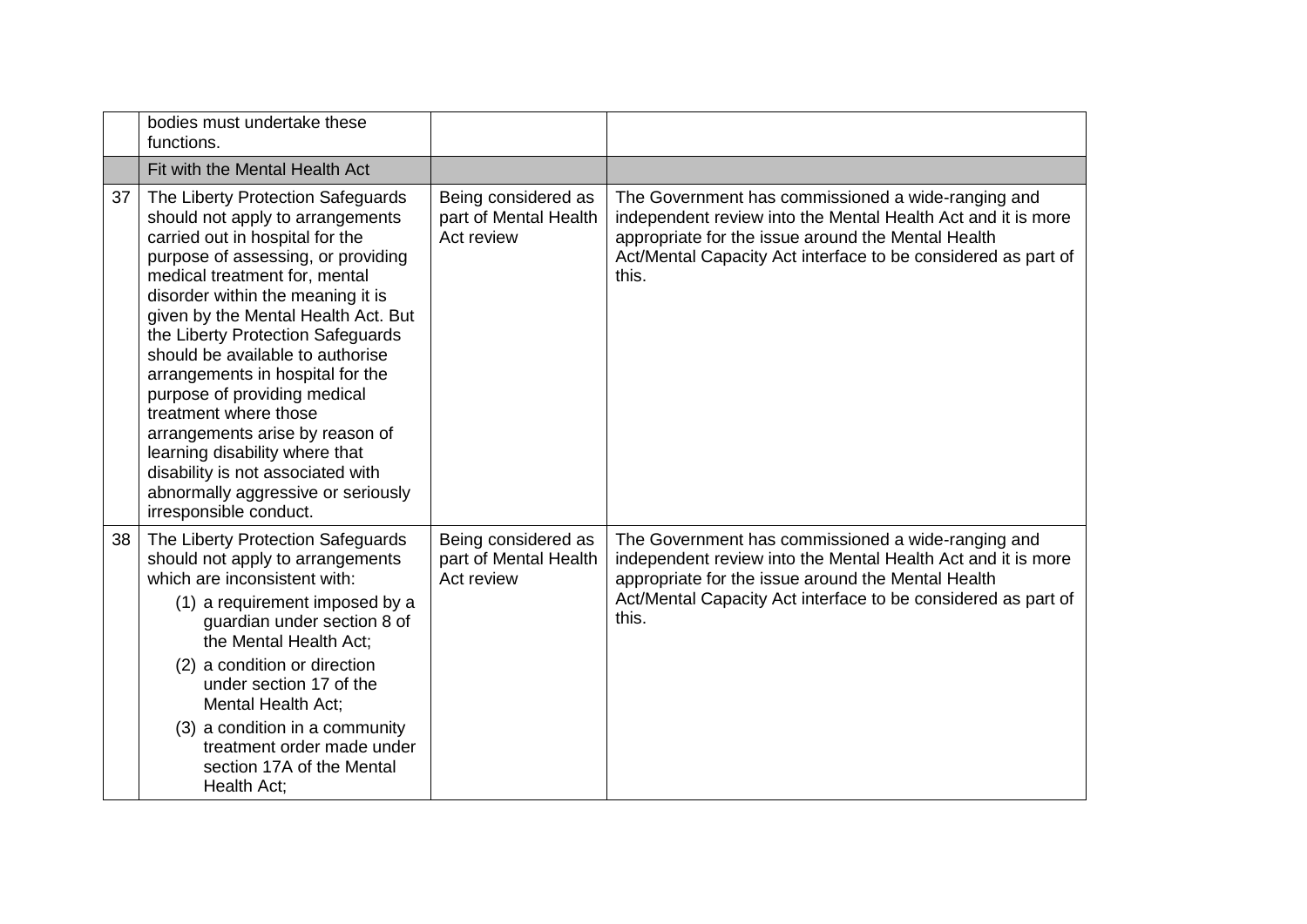|    | (4) a condition or direction in<br>respect of a hospital order<br>under section 37 of the<br><b>Mental Health Act;</b><br>(5) a requirement imposed by a<br>guardian under section 37 of<br>the Mental Health Act:<br>(6) a condition in respect of a                                                                                                                        |                                                            |                                                                                                                                                                                                                                             |
|----|------------------------------------------------------------------------------------------------------------------------------------------------------------------------------------------------------------------------------------------------------------------------------------------------------------------------------------------------------------------------------|------------------------------------------------------------|---------------------------------------------------------------------------------------------------------------------------------------------------------------------------------------------------------------------------------------------|
|    | restriction order under<br>section 42 of the Mental<br>Health Act;                                                                                                                                                                                                                                                                                                           |                                                            |                                                                                                                                                                                                                                             |
|    | (7) a condition imposed when a<br>person is conditionally<br>discharged under section 73<br>of the Mental Health Act; or                                                                                                                                                                                                                                                     |                                                            |                                                                                                                                                                                                                                             |
|    | a condition or requirement imposed<br>under any other enactment<br>prescribed by regulations.                                                                                                                                                                                                                                                                                |                                                            |                                                                                                                                                                                                                                             |
| 39 | The UK Government and the Welsh<br>Government should review mental<br>health law in England and in Wales<br>with a view to the introduction of a<br>single legislative scheme governing<br>non-consensual care or treatment of<br>both physical and mental disorders,<br>whereby such care or treatment<br>may only be given if the person<br>lacks the capacity to consent. | Being considered as<br>part of Mental Health<br>Act review | The Government has commissioned a wide-ranging and<br>independent review into the Mental Health Act. The interface<br>between the Mental Health Act and Mental Capacity Act will<br>be considered as part of the review.                    |
|    | Wider amendments to the MCA                                                                                                                                                                                                                                                                                                                                                  |                                                            |                                                                                                                                                                                                                                             |
| 40 | Section 4(6) of the Mental Capacity<br>Act should be amended to require<br>that the individual making the best<br>interests determination must                                                                                                                                                                                                                               | Accepted                                                   | The principle of taking past and present wishes and feelings<br>and beliefs and values into account when making a best<br>interests determination for a person is very important to<br>having a person-centred approach which enhances care |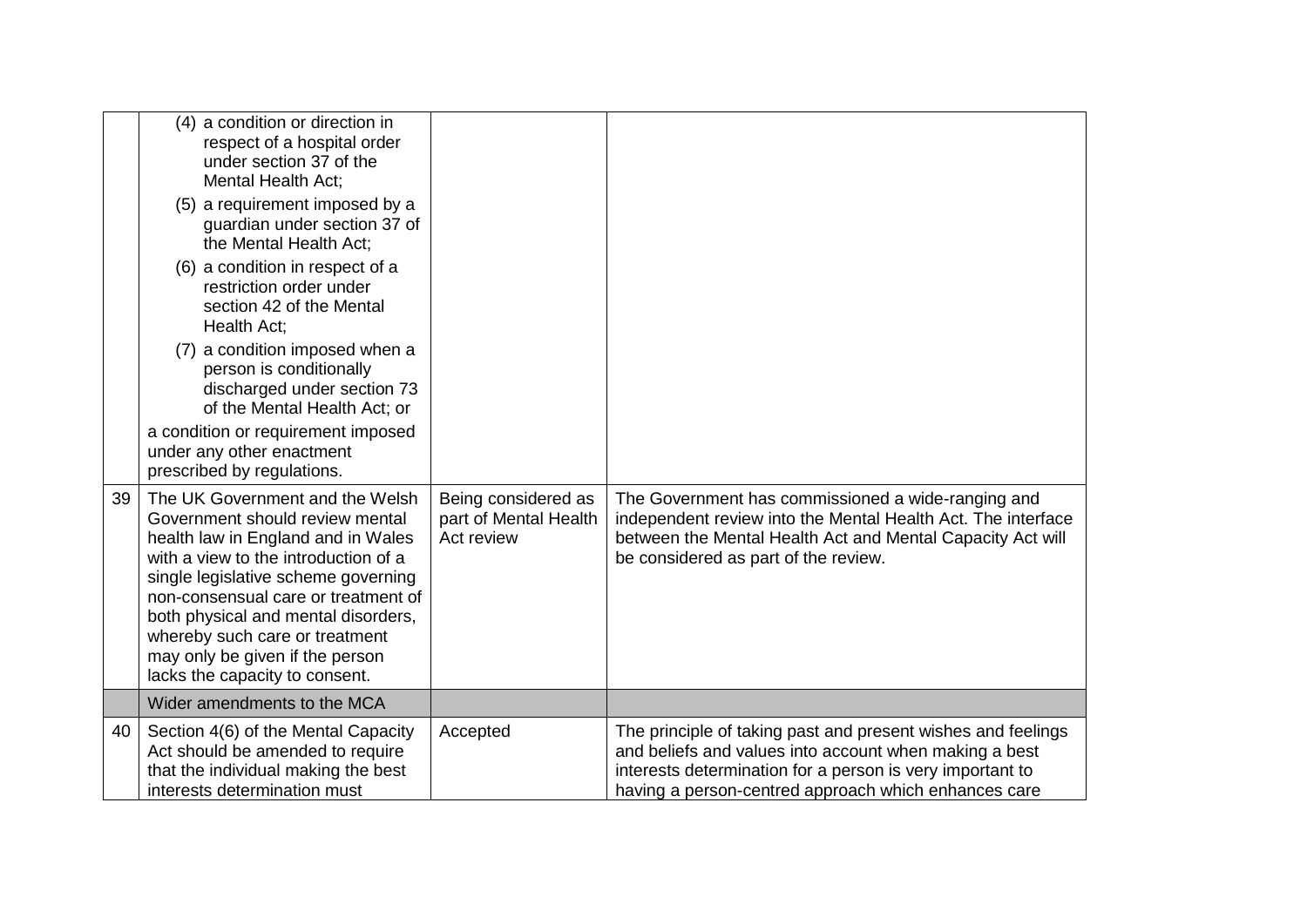|    | ascertain, so far as is reasonably<br>practicable:<br>(1) the person's past and<br>present wishes and feelings<br>(and, in particular, whether<br>there is any relevant written<br>statement made by him or<br>her when they had capacity);<br>(2) the beliefs and values that<br>would be likely to influence<br>the person's decision if he or<br>she had capacity; and<br>(3) any other factors that the<br>person would be likely to<br>consider if he or she were<br>able to do so;<br>and in making the determination<br>must give particular weight to any<br>wishes or feelings ascertained. |          | provision. Taking past and present wishes and feelings into<br>account already represents good care practice. We therefore<br>agree that this should be enshrined into law.                                                                                                                                                                                                                                                 |
|----|------------------------------------------------------------------------------------------------------------------------------------------------------------------------------------------------------------------------------------------------------------------------------------------------------------------------------------------------------------------------------------------------------------------------------------------------------------------------------------------------------------------------------------------------------------------------------------------------------|----------|-----------------------------------------------------------------------------------------------------------------------------------------------------------------------------------------------------------------------------------------------------------------------------------------------------------------------------------------------------------------------------------------------------------------------------|
| 41 | If someone acting in a professional<br>capacity or for remuneration does<br>an act pursuant to a relevant<br>decision, the statutory defence<br>under section 5 of the Mental<br>Capacity Act should not be<br>available unless before doing the<br>act he or she has prepared a written<br>record (or one been prepared by<br>someone else) containing required<br>information. The relevant decisions<br>should be those relating to:<br>(1) moving the person to long-<br>term accommodation;<br>(2) restricting the person's                                                                     | Accepted | Keeping records is an important part of protecting individuals<br>and for professionals to be able to demonstrate a high<br>quality provision of care or treatment. We will however need<br>to ensure that the information required in a written record is<br>appropriate, and that the balance is struck ensuring that<br>burden of recording is not at the cost of the provision of high<br>quality patient centred care. |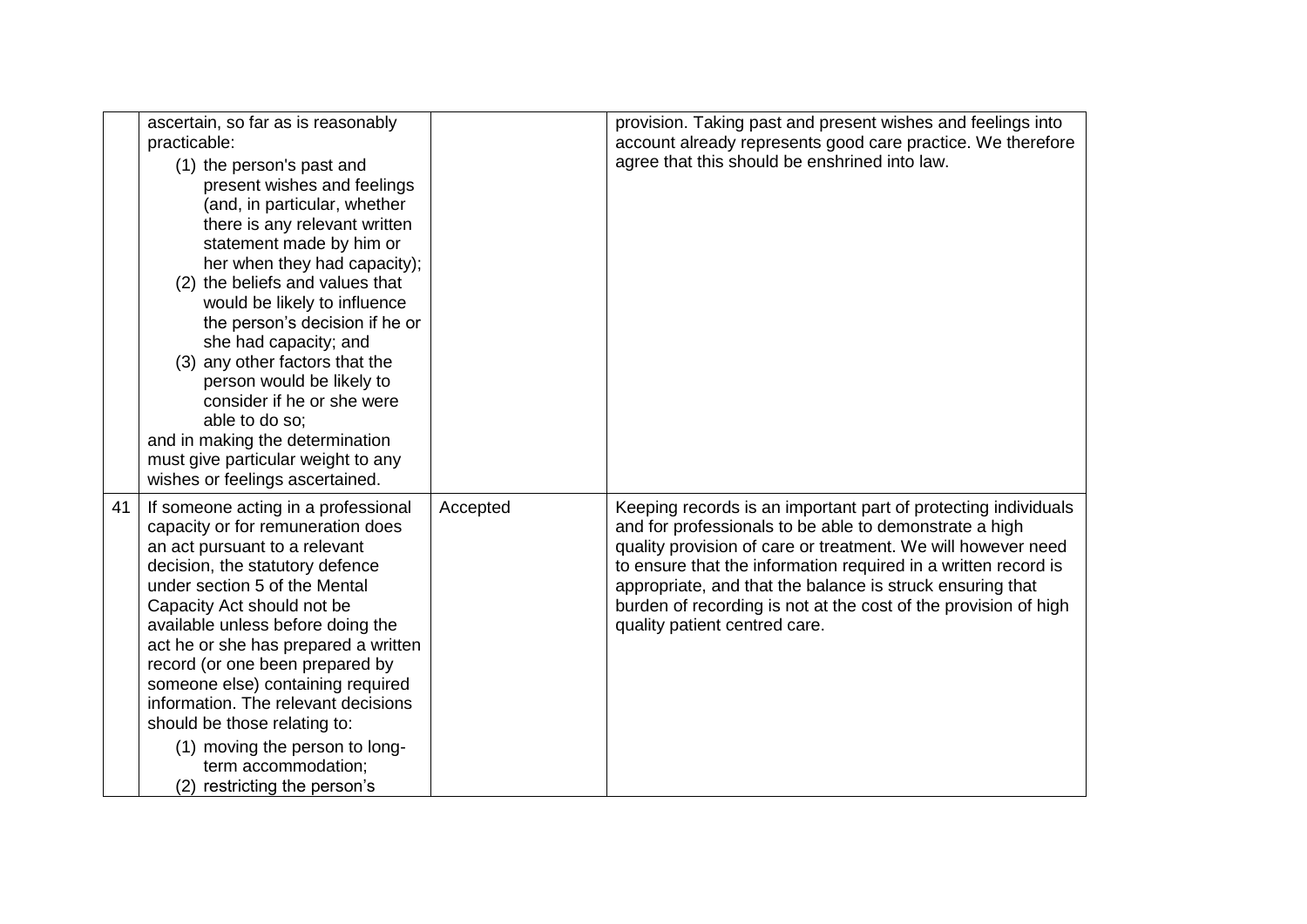| contact with others;                                   |  |  |
|--------------------------------------------------------|--|--|
| (3) the provision of serious                           |  |  |
| medical treatment;                                     |  |  |
| (4) the administration of "covert"                     |  |  |
| treatment; and                                         |  |  |
| (5) the administration of                              |  |  |
| treatment against the                                  |  |  |
| person's wishes.                                       |  |  |
| The required information should be:                    |  |  |
| (1) the steps taken to establish                       |  |  |
| that the person lacks                                  |  |  |
| capacity;                                              |  |  |
| (2) the steps taken to help the                        |  |  |
| person to make the decision;                           |  |  |
| (3) why it is believed that the                        |  |  |
| person lacks capacity;                                 |  |  |
| (4) the steps taken to establish                       |  |  |
| that the act is in the person's                        |  |  |
| best interests;                                        |  |  |
| (5) a description of ascertained                       |  |  |
| wishes and feelings for the                            |  |  |
| purses of a best interests<br>determination and if the |  |  |
| decision conflicts with the                            |  |  |
| person's ascertained                                   |  |  |
| wishes, feelings, beliefs or                           |  |  |
| values, an explanation of the                          |  |  |
| reason for that decision;                              |  |  |
| (6) that any duty to provide an                        |  |  |
| advocate has been complied                             |  |  |
| with; and                                              |  |  |
| (7) that the act would not be                          |  |  |
| contrary to an advance                                 |  |  |
| decision.                                              |  |  |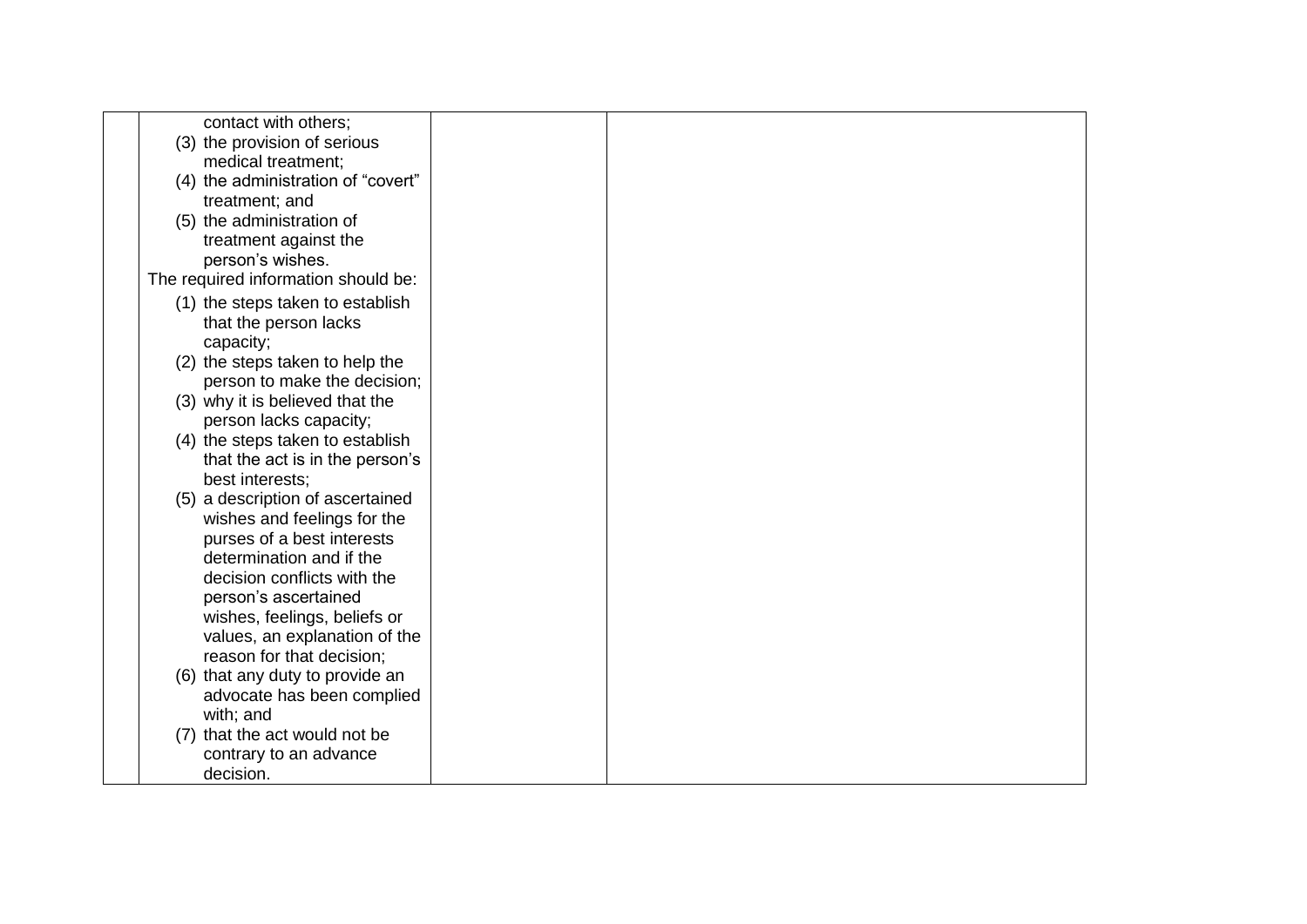| 42 | The Secretary of State and Welsh<br>Ministers should be given the<br>power, by regulations, to establish a<br>supported decision-making scheme<br>to support persons making<br>decisions about their personal<br>welfare or property and affairs (or<br>both).                                                                                                                                                                                                                                                                                                                                                   | Accepted in principle | We are committed to the principle of supported decision -<br>making and this principle is enshrined in the Mental Capacity<br>Act. We will consider approaches to supported decision<br>making as part of our response to the UN Convention on the<br>Rights of Persons with Disabilities. However, it is not clear at<br>this stage whether a new regulatory scheme is an<br>appropriate response for this and we will need to look into<br>this issue in more detail. |
|----|------------------------------------------------------------------------------------------------------------------------------------------------------------------------------------------------------------------------------------------------------------------------------------------------------------------------------------------------------------------------------------------------------------------------------------------------------------------------------------------------------------------------------------------------------------------------------------------------------------------|-----------------------|-------------------------------------------------------------------------------------------------------------------------------------------------------------------------------------------------------------------------------------------------------------------------------------------------------------------------------------------------------------------------------------------------------------------------------------------------------------------------|
| 43 | A person aged 16 or over who has<br>capacity to do so, should be able to<br>consent to specified care or<br>treatment arrangements being put<br>in place at a later time, which would<br>otherwise give rise to a deprivation<br>of that person's liberty.                                                                                                                                                                                                                                                                                                                                                       | Accepted in principle | We agree with the general principle that people should have<br>choice and control over future decision being made on their<br>behalf, as far as possible. This principle already forms part of<br>the Mental Capacity Act However, we will need to consider in<br>more detail this recommendation's practical application and<br>implementation.                                                                                                                        |
| 44 | Section 4B of the Mental Capacity<br>Act should be amended to provide<br>that a person may be deprived of<br>liberty to enable life sustaining<br>treatment or action believed<br>necessary to prevent a serious<br>deterioration in the person's<br>condition if there is a reasonable<br>belief that the person lacks capacity<br>to consent to the steps being taken,<br>and:<br>(1) there is a question about<br>whether the decision-maker<br>is authorised to deprive the<br>person of liberty and a<br>decision is being sought<br>from the court:<br>(2) a responsible body is<br>determining whether to | Accepted              | We believe it important for clinicians and care providers to be<br>able to act quickly in emergency situations to provide care.<br>The current system of urgent authorisations can be<br>confusing and overly bureaucratic. We accept this proposal,<br>and observe that adequate written records of decision<br>making are essential to guard against misuse.                                                                                                          |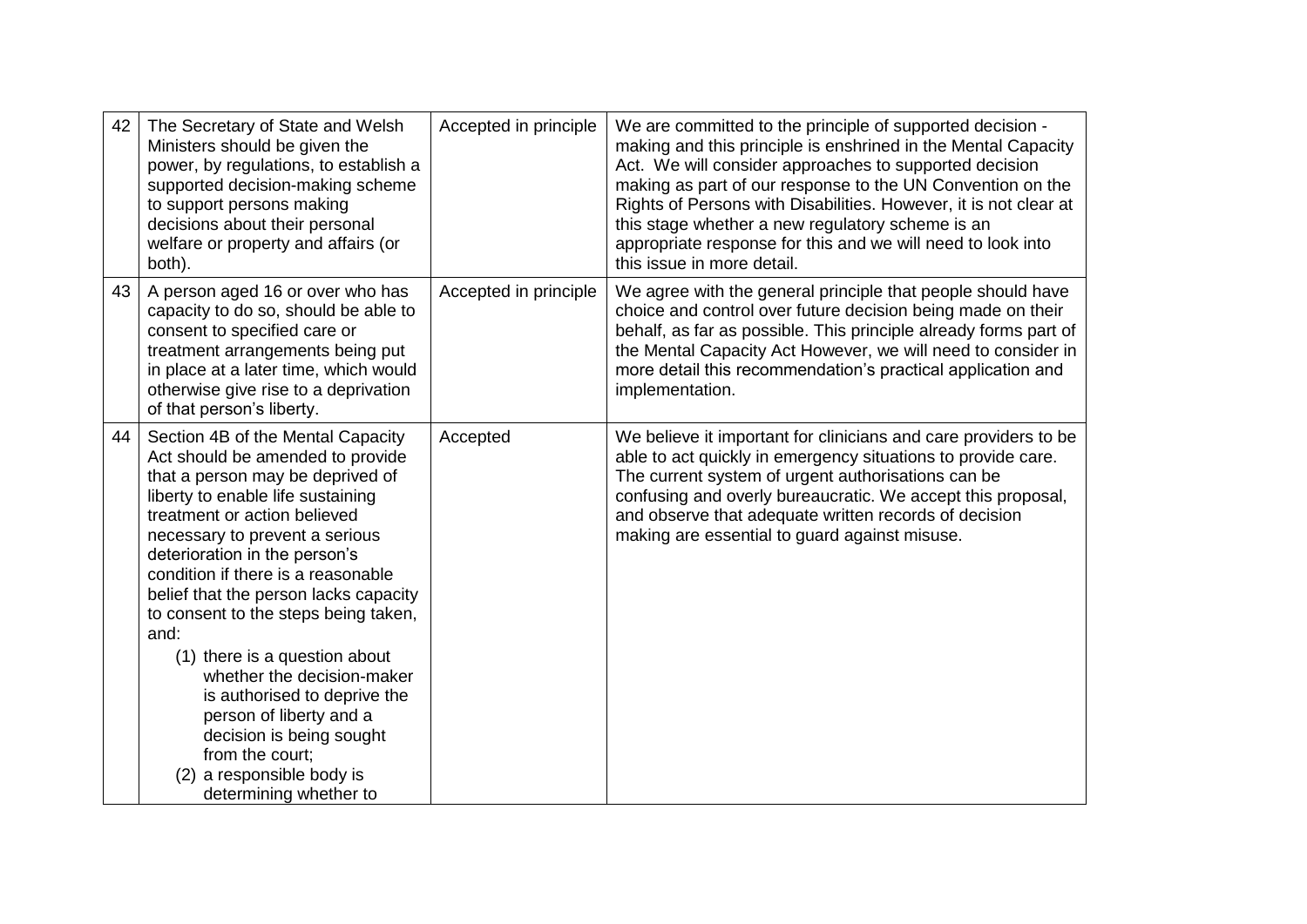| 45 | authorise arrangements<br>which would give rise to a<br>deprivation of P's liberty<br>(and it does not matter if the<br>steps taken by D which<br>deprive P of P's liberty as<br>mentioned in subsection (1)<br>do not correspond to the<br>arrangements which the<br>responsible body is<br>determining whether to<br>authorise); or<br>(3) it is an emergency.<br>A person should be able to bring<br>civil proceedings against the<br>managers of a private care home or<br>an independent hospital when<br>arrangements giving rise to a<br>deprivation of their liberty have<br>been put in place and have not<br>been authorised under the Mental<br>Capacity Act, the Mental Health Act<br>or by an order of a court. | Accepted in principle | We agree that private care providers should be held to<br>account. Currently CQC, HIW or CIW monitor DoLS as they<br>operate in England and Wales, and are responsible for<br>taking enforcement action when care providers are not<br>meeting their duties.<br>We will consider carefully how effectively private care<br>providers are held to account under the current system, and<br>whether allowing civil proceedings against private care<br>providers would be an effective way to improve<br>accountability. |
|----|------------------------------------------------------------------------------------------------------------------------------------------------------------------------------------------------------------------------------------------------------------------------------------------------------------------------------------------------------------------------------------------------------------------------------------------------------------------------------------------------------------------------------------------------------------------------------------------------------------------------------------------------------------------------------------------------------------------------------|-----------------------|------------------------------------------------------------------------------------------------------------------------------------------------------------------------------------------------------------------------------------------------------------------------------------------------------------------------------------------------------------------------------------------------------------------------------------------------------------------------------------------------------------------------|
|    | Coroners                                                                                                                                                                                                                                                                                                                                                                                                                                                                                                                                                                                                                                                                                                                     |                       |                                                                                                                                                                                                                                                                                                                                                                                                                                                                                                                        |
| 46 | Section 48 of the Coroners and<br>Justice Act 2009 should be<br>amended to provide that a person is<br>not in State detention if the<br>compulsory detention, to which he<br>or she is subject, arises as a result<br>of arrangements which are<br>authorised under Liberty Protection<br>Safeguards, section 4B of the                                                                                                                                                                                                                                                                                                                                                                                                      | Accepted              | This provision was amended by s 178 of the Policing and<br>Crime Act 2017.                                                                                                                                                                                                                                                                                                                                                                                                                                             |